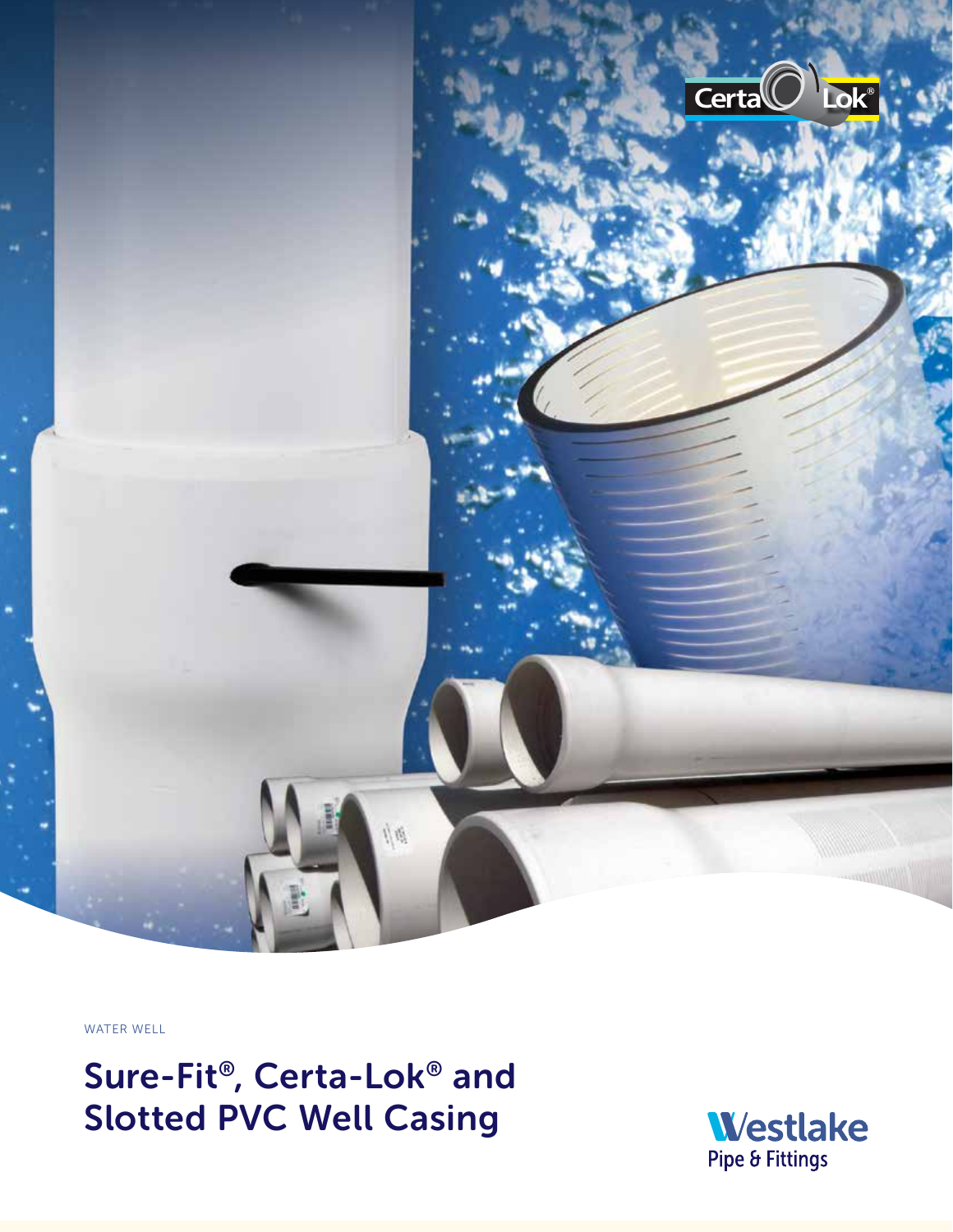

### Check out our Water Well Calculators

Use these calculators to estimate the best Westlake Pipe & Fittings piping solution for your project:

- · Slotted Well Casing Flow Rate
- · Well Casing Depth
- · Well Drop Pipe

# Sure-Fit® PVC Well Casing

Westlake Pipe & Fittings is the industry leader in solvent weld PVC well casing, offering a broad range of sizes and classes to suit virtually all applications, from small diameter residential to large diameter irrigation wells. Sure-Fit PVC well casing is NSF14 listed, which is your assurance that these products have been independently tested by a nationally recognized authority for portable water use. Sure-Fit is produced at our modern manufacturing facilities to the dimensional and quality standards of ASTM F480.

Westlake Pipe & Fittings Sure-Fit PVC well casing is produced with a deeper bell for a stronger, more durable bond. Bell lengths on 4" through 6" casing exceed minimum ASTM F480 requirements by 7% - 30%. Solvent weld belled end joints are designed to seal securely, creating a continuous watertight system.

Westlake Pipe & Fittings also manufactures the industry's most complete line of fittings for use with solvent weld casing (see pages 3-4). All fittings are individually fabricated to exacting quality standards at our modern production facilities.

PVC well casing and drop pipe have gained broad acceptance since their introduction almost 40 years ago. Today, due to its outstanding physical and mechanical properties, PVC is the predominant and preferred material used for water wells. PVC compounds used in the production of Westlake Pipe & Fittings well products meet the requirements of ASTM D1784, cell classification 12454.

# The Special Advantages of PVC

- · Long Life: PVC is completely immune to electrolytic and galvanic corrosion, so it won't rust or rot like metal pipe can.
- · High Chemical Resistance: PVC's excellent chemical resistance makes it immune to virtually all chemicals normally found in wells, including chlorine-based disinfectants and the highly corrosive acids often used for well rehabilitation.
- · Testing performed by NSF International has shown that PVC will have no detrimental effects on the taste or color of potable water. Many customers prefer to drink potable water pumped through PVC rather than water pumped through metal pipe.



- · Because PVC is a non-conductor, the chances of lightning damage are minimized.
- · Lightweight and easy to handle.
- · Quick and easy to install.
- · Approved for use by most State Regulatory Agencies.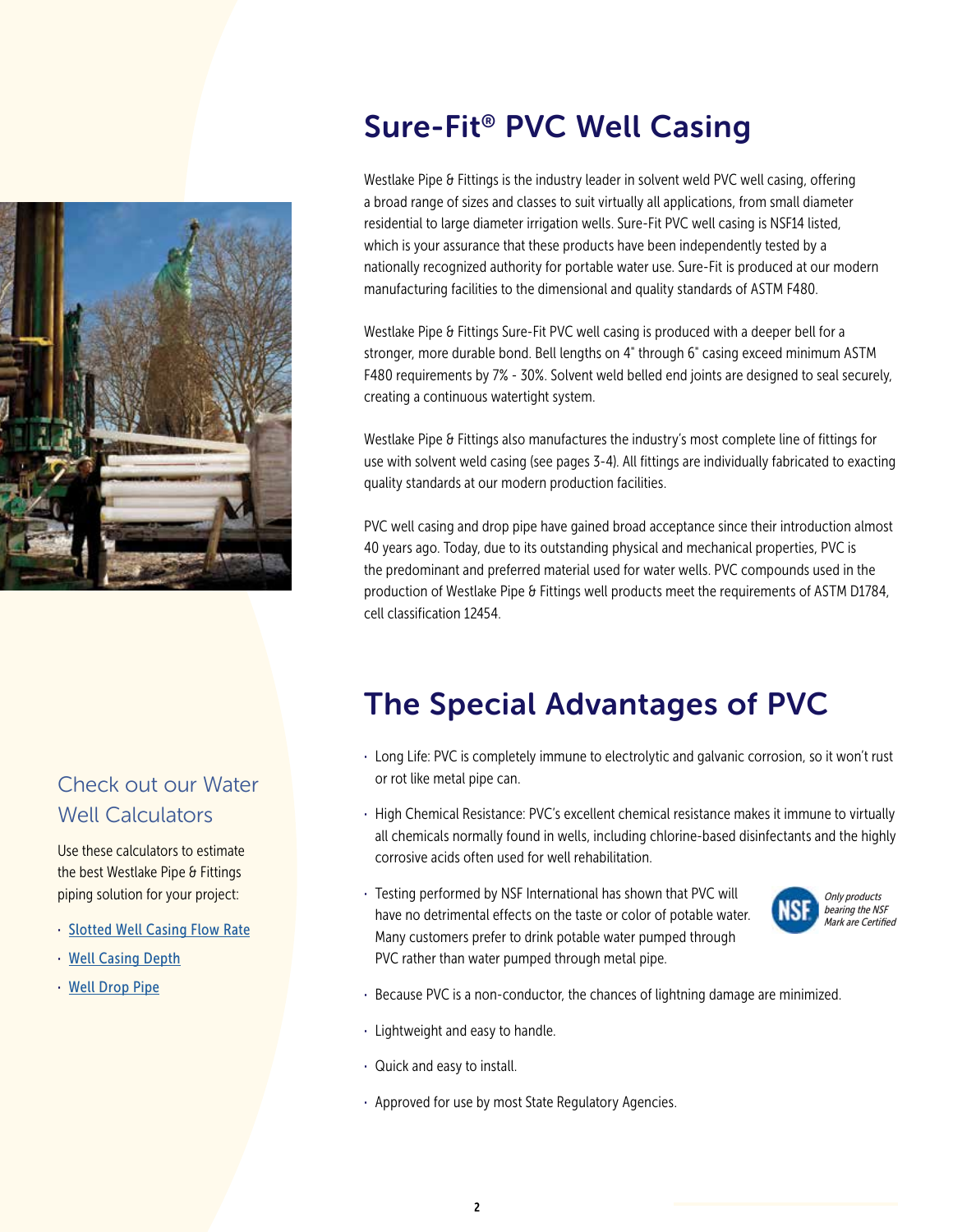# Sure-Fit® PVC Well Casing

Solvent Weld Bell End, ASTM F480

| Nom.        |        |                                 | Min.<br><b>Wall</b> | Min.<br><b>Inside</b> |            | <b>Approx. Bell</b><br><b>Dimensions</b> | <b>Setting</b> | <b>Casing</b><br>Weight | RHCP, |                    |
|-------------|--------|---------------------------------|---------------------|-----------------------|------------|------------------------------------------|----------------|-------------------------|-------|--------------------|
| <b>Size</b> | OD     | <b>Class</b>                    | <b>Thickness</b>    | <b>Diameter</b>       | <b>BOD</b> | $\overline{C}$                           | Length ft.     | lbs/ft.                 | psi   | <b>Part Number</b> |
| 2"          |        |                                 |                     |                       |            |                                          | 10             | 0.73                    |       | 34S02001011000     |
|             | 2.375  | <b>SCH 40</b>                   | 0.154               | 2.009                 | 2.750      | 4.50                                     | 20             | 0.72                    | 291   | 34S02002011000     |
| 3"          | 3.500  | SCH <sub>40</sub>               | 0.216               | 2.993                 | 4.000      | 4.00                                     | 20             | 1.48                    | 250   | 34S03002011000     |
|             |        | SDR 32.5                        | 0.138               | 4.130                 | 4.813      | 6.50                                     | 20             | 1.28                    | 29    | 34K04002011000     |
|             |        | <b>SDR 26</b>                   | 0.173               | 4.060                 | 4.875      | 6.50                                     | 20             | 1.57                    | 58    | 34l04002011000     |
| 4"          | 4.500  | <b>SDR 21</b>                   | 0.214               | 4.001                 | 4.938      | 6.50                                     | 20             | 1.93                    | 111   | 34G04002011000     |
|             |        | <b>SCH 40</b>                   | 0.237               | 3.946                 | 5.000      | 6.50                                     | 10             | 2.19                    | 152   | 34S04001011000     |
|             |        |                                 |                     |                       |            |                                          | 20             | 2.12                    |       | 34S04002011000     |
|             |        | <b>SDR 26</b>                   | 0.190               | 4.470                 | 5.375      | 6.50                                     | 20             | 1.90                    | 58    | 34104502011000     |
| 41/2"       | 4.950  | <b>SCH 40</b>                   | 0.248               | 4.370                 | 5.500      | 6.50                                     | 20             | 2.45                    | 130   | 34S04502011000     |
|             |        | <b>SDR17</b>                    | 0.291               | 4.279                 | 5.563      | 6.50                                     | 20             | 2.82                    | 215   | 34D04502011000     |
|             |        | <b>SDR 26</b>                   | 0.214               | 5.026                 | 6.000      | 7.00                                     | 20             | 2.42                    | 58    | 34l05002011000     |
| 5"          | 5.563  | <b>SDR 21/</b><br><b>SCH 40</b> | 0.265               | 4.950                 | 6.125      | 7.00                                     | 20             | 2.92                    | 111   | 34S05002011000     |
|             |        | <b>SDR17</b>                    | 0.327               | 4.796                 | 6.250      | 7.00                                     | 20             | 3.61                    | 215   | 34D05002011000     |
|             |        | <b>SDR 32.5</b>                 | 0.204               | 6.114                 | 7.063      | 7.00                                     | 20             | 2.76                    | 29    | 34K06002011000     |
|             |        | <b>SDR 26</b>                   | 0.255               | 5.998                 | 7.188      | 7.00                                     | 20             | 3.43                    | 58    | 34l06002011000     |
| 6"          | 6.625  | <b>SCH 40</b>                   | 0.280               | 5.951                 | 7.250      | 7.00                                     | 20             | 3.75                    | 77    | 34S06002011000     |
|             |        | <b>SDR 21</b>                   | 0.316               | 5.877                 | 7.313      | 7.00                                     | 20             | 4.20                    | 111   | 34G06002011000     |
|             |        | <b>SDR17</b>                    | 0.390               | 5.711                 | 7.438      | 7.00                                     | 20             | 5.13                    | 215   | 34D06002011000     |
| 61/4"       | 6.900  | DR 27.6                         | 0.250               | 6.298                 | 7.438      | 7.00                                     | 20             | 3.50                    | 48    | 34J06902011000     |
| 61/8"       | 6.900  | <b>SDR 21</b>                   | 0.329               | 6.122                 | 7.625      | 7.00                                     | 20             | 4.56                    | 111   | 34G06902011000     |
| 6.9"        | 6.900  | <b>SDR17</b>                    | 0.406               | 5.948                 | 7.750      | 7.00                                     | 20             | 5.56                    | 215   | 34D06902011000     |
| 8"          | 8.625  | <b>SDR 26</b>                   | 0.332               | 7.799                 | 9.313      | 7.00                                     | 20             | 5.80                    | 58    | 34108002011000     |
|             |        | <b>SDR 21</b>                   | 0.410               | 7.655                 | 9.500      | 7.00                                     | 20             | 7.10                    | 111   | 34G08002011000     |
| 10"         | 10.750 | <b>SDR 26</b>                   | 0.413               | 9.742                 | 11.625     | 7.50                                     | 20             | 9.02                    | 58    | 34l10002011000     |
|             |        | <b>SDR 21</b>                   | 0.511               | 9.549                 | 11.875     | 7.50                                     | 20             | 11.05                   | 111   | 34G10002011000     |
| 12"         | 12.750 | <b>SDR 26</b>                   | 0.490               | 11.567                | 13.813     | 8.00                                     | 20             | 12.72                   | 58    | 34l12002011000     |
|             |        | <b>SDR 21</b>                   | 0.606               | 11.322                | 14.063     | 8.00                                     | 20             | 15.59                   | 111   | 34G12002011000     |
| 14"         | 14.000 | <b>SCH 40</b>                   | 0.437               | 12.927                | 14.938     | 8.00                                     | 20             | 12.53                   | 30    | 34S14002011000     |
| 16"         | 16.000 | SCH <sub>40</sub>               | 0.500               | 14.785                | 17.063     | 8.00                                     | 20             | 16.39                   | 30    | 34S16002011000     |
|             |        | <b>SDR 26</b>                   | 0.616               | 14.537                | 17.313     | 8.00                                     | 20             | 20.03                   | 58    | 34l16002011000     |

*Notes*

· *All dimensions in inches unless specified. All dimensions and weights are for estimation purposes.* *See brochure on the Selection of PVC Well Casing Based on Hydraulic Collapse Considerations, for additional details.*

- · *Plain End casing available on a special order basis.*
- · *R.H.C.P. = Resistance to Hydraulic Collapse Pressure (predicted failure point at room temperature – no safety factor included).*
- · *Impact Conditions of well casing 4½" and smaller = IC-0 5" and larger = IC-1*

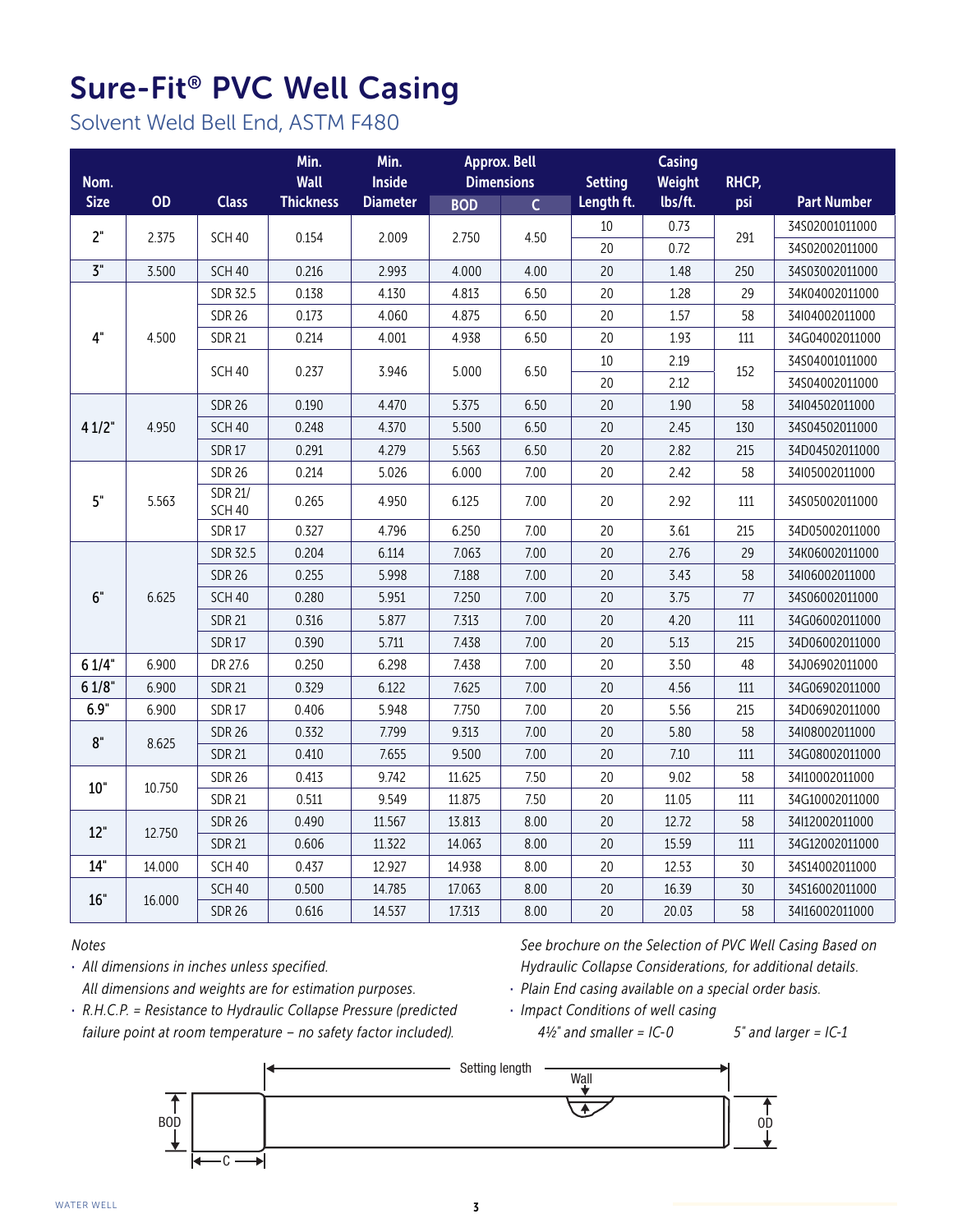## Sure-Fit® Solvent Weld PVC Well Fittings

SURE-FIT CAPS FEMALE



| <b>Nominal Size</b>  | OD (in) | Length (in) | <b>Part Number</b> |
|----------------------|---------|-------------|--------------------|
| 4"*                  | 5.00    | 3.13        | 82157810374        |
| 41/2"                | 5.40    | 4.00        | 82157810435        |
| 5"*                  | 6.13    | 4.25        | 82157810381        |
| $6"$ *               | 7.30    | 4.25        | 82157810398        |
| 6 1/8", 6 1/4", 6.9" | 7.60    | 4.25        | 82157810459        |
| 8"                   | 9.30    | 4.50        | 82157810404        |
| 10"                  | 11.50   | 5.00        | 82157810411        |
| 12"                  | 13.60   | 5.00        | 82157810428        |
| 14"                  | 15.00   | 5.00        | 82157810503        |
| 16"                  | 17.00   | 5.50        | 82157810527        |

*\* Molded Cap – base is raised instead of flat.*

| <b>Nominal Size</b>  | OD (in) | Length (in) | <b>Part Number</b> |
|----------------------|---------|-------------|--------------------|
| 4"                   | 5.000   | 9.500       | 82157690808        |
| 41/2"                | 5.563   | 10.500      | 82157690952        |
| 5"                   | 6.125   | 12.500      | 82157690815        |
| 6"                   | 7.313   | 12.500      | 82157690822        |
| 6 1/8", 6 1/4", 6.9" | 7438    | 14.000      | 82157690938        |
| 8"                   | 9.375   | 13.500      | 82157690839        |
| 10"                  | 11.625  | 14.000      | 82157690846        |
| 12"                  | 13.750  | 15.000      | 82157690853        |
| 14"                  | 14.875  | 14.000      | Contact Sales      |
| 16"                  | 17.125  | 15.500      | 82157690860        |

### SURE-FIT COUPLINGS FEMALE X FEMALE

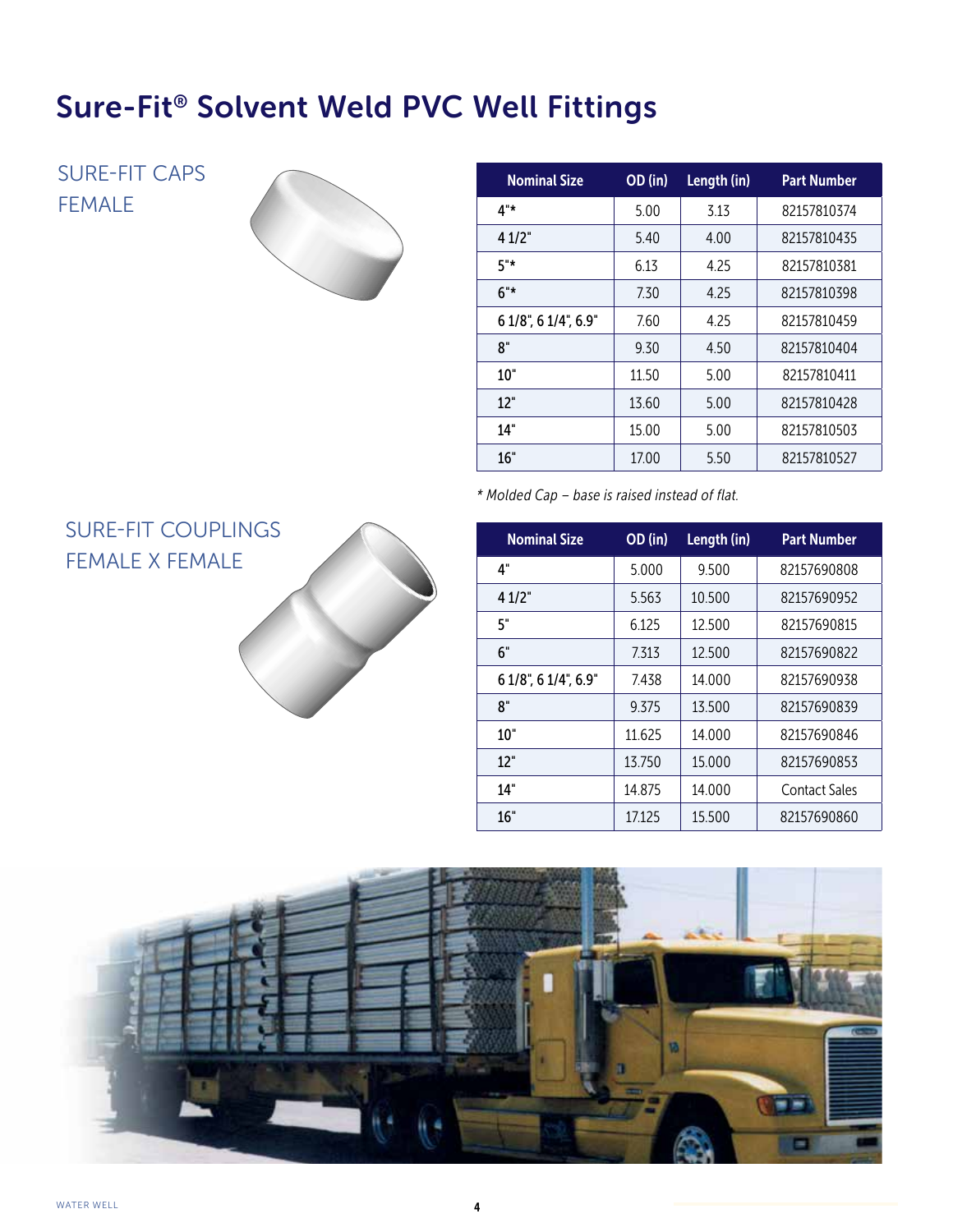### Sure-Fit® Solvent Weld PVC Well Fittings

SURE-FIT REDUCERS FEMALE X FEMALE X FEMALE X MALE



| <b>Nominal Size</b>                         | OD (in) | Length (in) | <b>Part Number</b> |
|---------------------------------------------|---------|-------------|--------------------|
| 4 1/2" x 4" FxF                             | 5.54    | 11.00       | 82157690969        |
| 5" x 4" FxM                                 | 6.10    | 15.15       | 82157690914        |
| 5" x 4 1/2" FxF                             | 6.10    | 11.50       | 82157690921        |
| $61/8$ ", $61/4$ ",<br>$6.9" \times 6"$ FxF | 7.60    | 11.00       | 82157690945        |

### PUMP ADAPTERS MALE NPT X FEMALE



| <b>Nominal Size</b> | OD (in) | Length (in) | <b>Part Number</b> |
|---------------------|---------|-------------|--------------------|
| Δ"                  | 5.20    | 13.50       | 82157691010        |
| 6"                  | 7.50    | 15.00       | 82157691027        |

*Solvent Weld Bell x NPT Thread*

*Note: All dimensions are subject to normal manufacturing tolerances.*

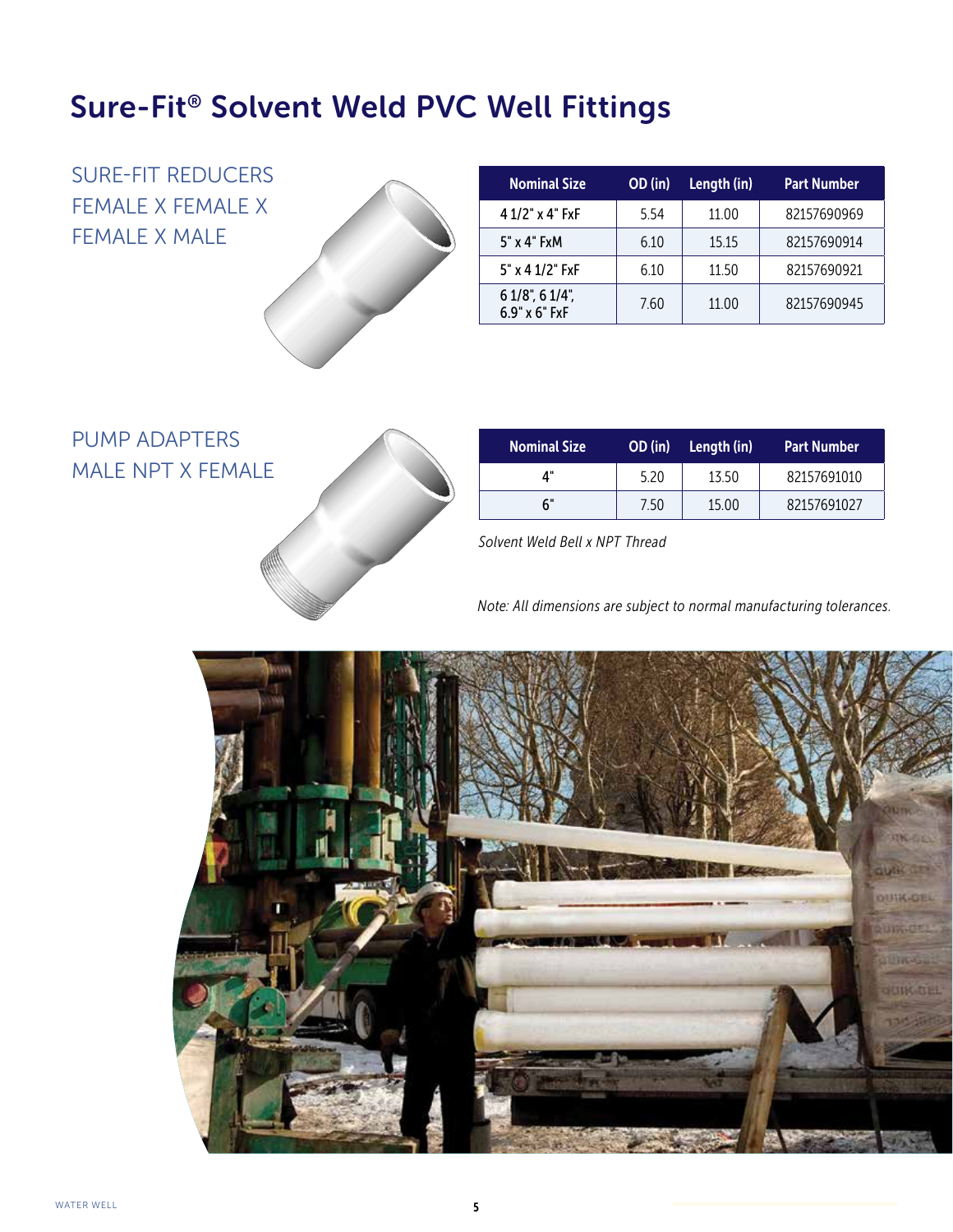### Certa-Lok® – The Next Generation in PVC Well Casing from the Industry Leader



Certa-Lok PVC Well Casing utilizes Westlake Pipe & Fittings' fieldproven spline-locking design to form a full strength joint instantly in all weather conditions. No solvents, arc welding, or reinforcement screw attachments are required. Certa-Lok Integral Bell Well Casing, available in sizes 4"-12", is supplied with a conventional belled-end joint for even faster assembly.

- · No couplings required
- · Economical
- · Greatly reduced assembly timee
- · Only one spline to install per joint

Designed and manufactured to meet or exceed the requirements of ASTM F480, all Certa-Lok PVC Well Casing products are also listed by NSF International as safe for use with potable water. Certa-Lok is ideal for a wide range of water well applications, including:

- · Domestic
- · Municipal
- · Irrigation
- · Aquifer storage and recovery

Certa-Lok well casing is available in a variety of sizes ranging from 4" to 17.4".

There are many good reasons why most smaller diameter residential systems, and more and more larger public water supply systems, now use PVC as the preferred casing material.

· Long Life: PVC is completely immune to electrolytic and galvanic corrosion, so it won't rust or rot like most metal pipe. PVC water inlet screens are also inherently more resistant than conventional steel products to clogging and encrustation, which means the amount of water a well can deliver will not be significantly reduced over time.

- · PVC's excellent chemical resistance makes it immune to virtually all chemicals normally found in wells, including chlorine-based disinfectants and the highly corrosive acids used for well rehabilitation.
- · NSF approved as safe for use with potable water.

When you combine the above features with the added benefits of economy, strength, and reliability, it's easy to see why Certa-Lok PVC Well Casing has become the material of choice among modern well drillers.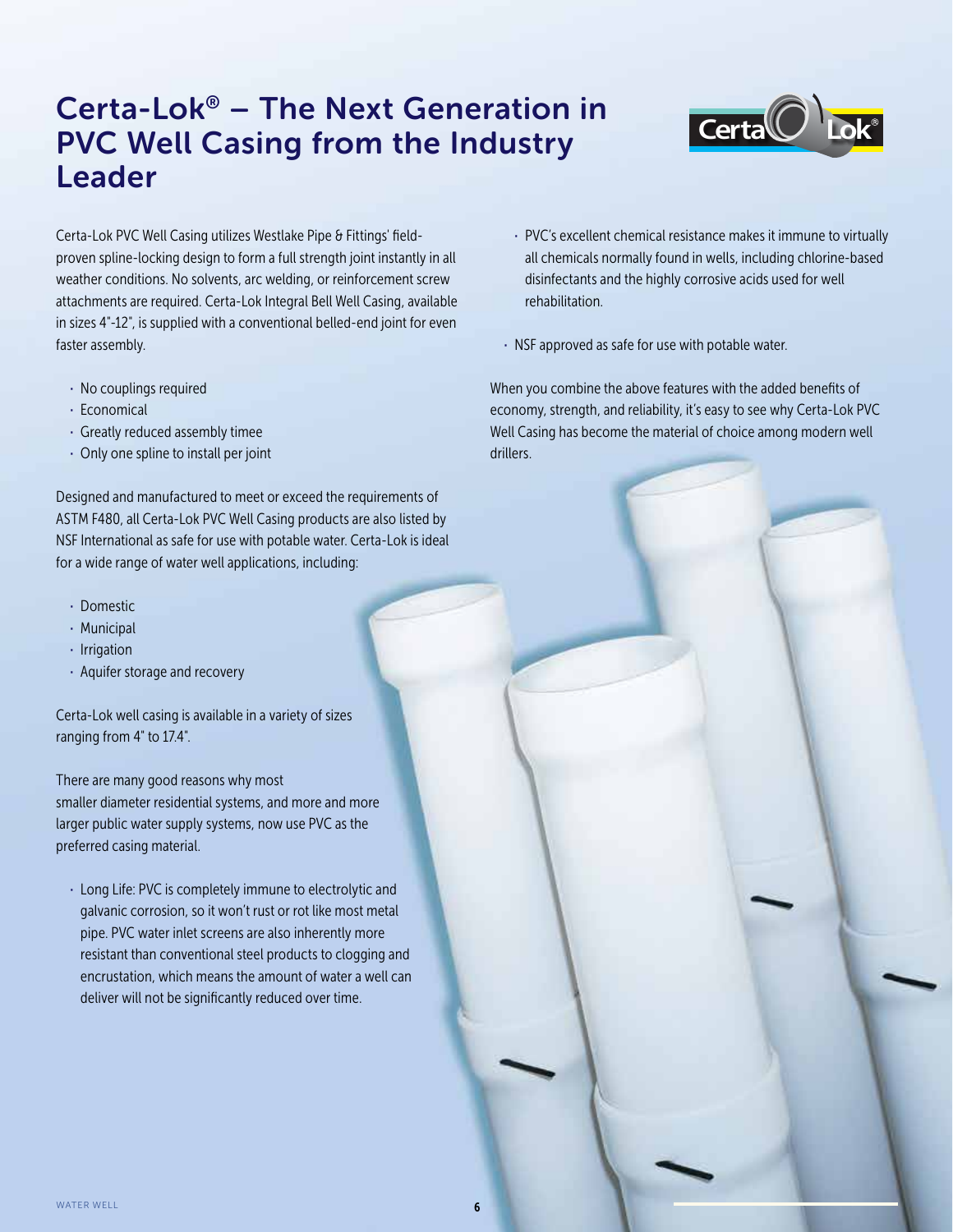### Rapid Joint Assembly



You simply can't beat Certa-Lok® for down-the-hole installation speed. The Certa-Lok joint can be assembled or disassembled in seconds – by hand, without any special tools. Follow these simple steps for rapid joint assembly:

#### 1. Clean

Clean the joining surfaces and make sure gaskets are clean and evenly seated in the gasket groove(s). Inspect gaskets for damage.

#### 2. Lubricate

If lubrication is needed to ease joint assembly, soapy water or Westlake Pipe & Fittings-approved PVC pipe lubricant can be applied to the joining surfaces prior to assembly. Apply only to the exposed gasket surface and to the tapered end of the casing.

*CAUTION: To maintain joint integrity, do not apply lubricant to the spline or to the spline grooves.* 

#### 3. Assemble

Insert the casing into the coupling or bell until it seats against the stop. Both sections of the casing should be in straight alignment. This automatically aligns the locking grooves for receiving the spline. Insert the spline through the entry hole until it is fully seated. This securely locks the joint, while the gasket is designed to provide a reliable, watertight seal. The joint is now complete – no waiting, no welding, no gluing or threading required. If needed, the joint can be just as easily disassembled and reused.

 *IMPORTANT: During the assembly process, it is standard practice to use a tight-fitting holding clamp which conforms to the pipe-to-bell transition section in order to provide adequate casing support. Contact Westlake Pipe & Fittings for suggested source(s) of supply.*





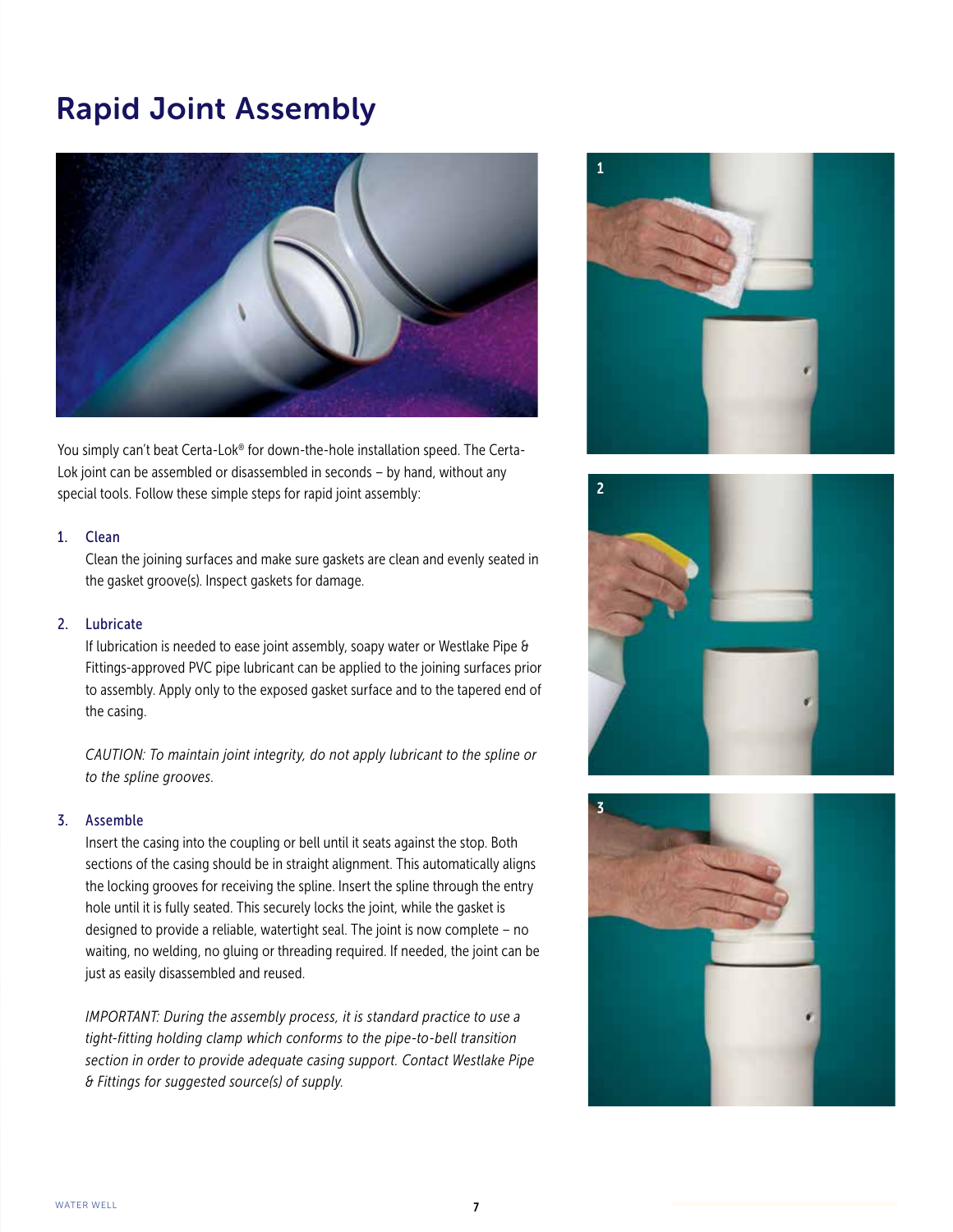### The Certa-Lok® Difference

Certa-Lok PVC Well Casing represents a new evolution in well products, offering distinct advantages that will boost your bottom line.

Cost effective – Lower installed cost on an annualized basis compared to conventional casing.

Reliable – The Certa-Lok joint has been used for over 40 years in demanding water supply applications.

Easy to handle – Weight is much less than comparable steel casing.

Instant joint – Joint achieves full strength immediately upon assembly in all weather conditions.

Weather resistant - Heat, cold, moisture, humidity, and wind do not affect Certa-Lok PVC Well Casing assembly or disassembly.

Solvent-free, environmentally sound – The environmentally acceptable Certa-Lok joint is ideal for monitoring well applications.

Adaptable – A full line of Certa-Lok adapters facilitates connection to plain-end PVC casing and threaded casing.

Easy removal – Certa-Lok casing can be quickly disassembled and removed from the bore hole without having to cut joints. Reinstallation does not require the use of special solvent weld couplings.

### Contractor Proven

*"We have been using Certa-Lok casing products, now manufactured by Westlake Pipe & Fittings, for nearly 20 years. These products, in several ways, have saved us time and project costs. We are very appreciative of the Certa-Lok products and look forward to using them for many years to come."*

Colton Aardal Associated Services Stephenville, TX

*"We have used Certa-Lok casing for about 10 years now. It is the most cost effective casing material I use. Certa-Lok perforated casing offers higher yield wells compared to steel. Certa-Lok is far more efficient. The longevity and durability of Certa-Lok casing ensures a well that will last for decades to come."*

Steve Arthur Arthur and Orum Drilling Fresno, CA

#### *"I use Certa-Lok because:*

- *Easiest and fastest assembly*
- *Reliable*
- *It is the best on the market. If I didn't think so I wouldn't have used it for so long.*
- *I have been using Certa-Lok for a very long time with no complaints."*

Frank Glass Associated Drilling Dripping Springs, TX

*"Certa-Lok goes together quicker and easier than any other products on the market. Certa-Lok is a very good value, for a good reliable product. I've been using Certa-Lok for 12 years. No problems with the pipe but if I did experience a problem I know their team would be behind us."*

Reed Scuby Aqua Tech Drilling Bandera, TX

*"We have been using Westlake Pipe & Fittings' Certa-Lok products for all our PVC cased wells for the last 10 years. It is the best in quality and it helps us get the pipe into the bore hole quickly which saves us time and money. This allows us to get the job done in a timely fashion and get onto the next job. I recommend this product to other drillers."*

Travis Flint Thomas Flint & Son, Inc. Cadillac, MI

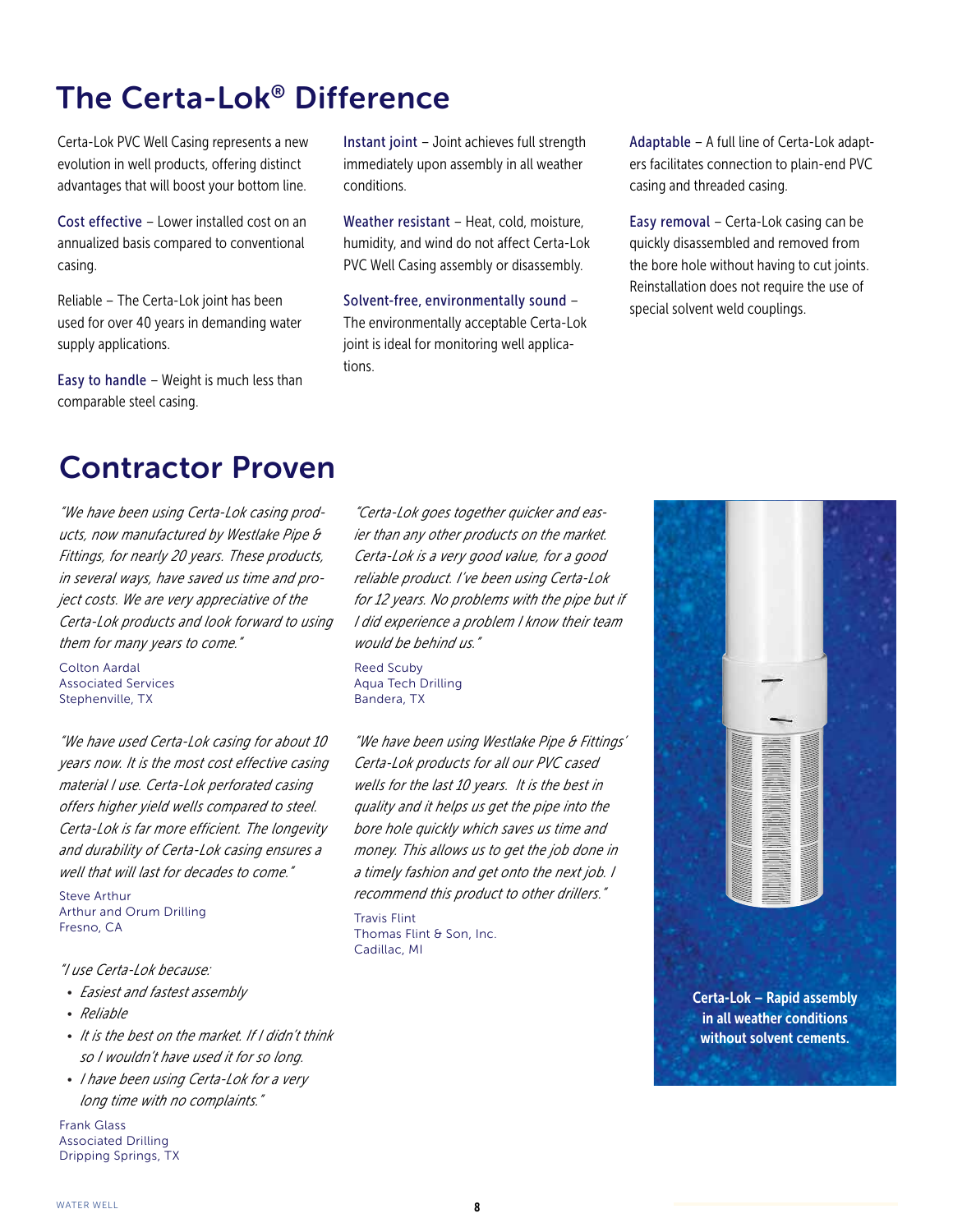# Engineering Specification

#### 1.0 SCOPE

This specification covers Polyvinyl Chloride (PVC) Well Casing which utilizes a spline-lock mechanical joining system. Pipe is produced in nominal sizes 4"-17.4", and is available in both solid and slotted configurations.

#### 2.0 REFERENCE DOCUMENTS ASTM International:

ASTM D1784 – Standard Specification for Rigid PVC Compounds and Chlorinated PVC Compounds.

ASTM D2837 – Standard Test Method for Obtaining Hydrostatic Design Basis for Thermoplastic Pipe Materials.

ASTM F480 – Standard Specification for Thermoplastic Well Casing Pipe and Couplings Made in Standard Dimension Ratios (SDR), SCH 40 and SCH 80.

#### NSF International:

NSF-61 – Drinking Water System Components – Health Effects NSF-14 – Plastic Piping System Components and Related Materials.

#### 3.0 REQUIREMENTS

31 Materials: Pipe and PVC couplings shall be made from unplasticized PVC compounds having a minimum cell class-ification of 12454, as defined in ASTM D1784. The compound shall qualify for a Hydrostatic Design Basis (HDB) of 4000 psi for water at 73.4°F, in accordance with the requirements of ASTM D2837. White pipe shall be supplied, unless otherwise agreed upon at time of purchase.

31.1 Composite Couplings: 58% - 62% volume (60% – 80% weight) 450 yield E-Glass Rovings, Bisphenol-A-Epoxy, Resin, and Anhydride Curing Agent.

3.2 Approvals: Products intended for contact with potable water shall be evaluated, tested, and certified for conformance with NSF-61 by an acceptable certifying organization, when required by the regulatory authority having

jurisdiction. Casing, as applicable shall be approved and listed under NSF-14.

3.3 Physical Requirements: Product dimensions, weights, and performance data are summarized on pages 9, 10, & 11. Standard pipe laying length is 20'. Nominal casing size should be selected by the Design Engineer based on required flow performance, pump diameter, and the local installation conditions under which the well will be constructed.

3.4 Performance: 4'' through 16'' pipe supplied to this specification shall meet the stiffness (crush resistance), flattening, impact, and puncture test requirements of ASTM F480.

3.5 Joints: Pipe shall be joined using non-metallic couplings which, together, have been designed as an integral system for maximum reliability and interchangeability. On small to medium diameter casing, the coupling may be replaced by an integral bell spline lock joint. High-strength flexible thermoplastic splines shall be inserted into mating precisionmachined grooves to provide continuous restraint with evenly distributed loading. No external pipe-to-pipe restraining devices which clamp onto or otherwise damage the pipe surface as a result of point-loading shall be permitted. The joining system shall incorporate elastomeric sealing gasket(s) which are designed to provide a watertight seal. Note that this specification does not cover integral bell pipe with solvent-cement joints.

3.6 Marking: Well Casing pipe shall be legibly and permanently marked in ink with the following information:

- · Manufacturer and Trade Name
- · Nominal Size and SDR or SCH Rating
- · Manufacturing Date Code
- $\cdot$  NSF®-61-G
- · NSF®-pw-G, as applicable

3.7 Workmanship: Pipe and couplings shall be homogeneous throughout and free from visible cracks, holes, foreign inclusions, blisters and dents, interior roughness, and other injurious defects that may affect wall integrity. The pipe and couplings shall be as uniform as commercially practicable in color, opacity, density, and other physical characteristics.

#### 4.0 SLOTTING

Pipe can be supplied with multiple rows of machined circumferential slots, to allow for water entry into the casing. Slot patterns should be specified to provide the required open area and flow rate (taking into account the surrounding embedment material), while maintaining structural integrity of the installed system. Consult the manufacturer for design data and product availability.

#### 5.0 SUGGESTED SOURCE OF SUPPLY

Certa-Lok PVC Drop Pipe as supplied by: Westlake Pipe & Fittings 2801 Post Oak Blvd., Suite 600 Houston, TX 77056 855.624.7473

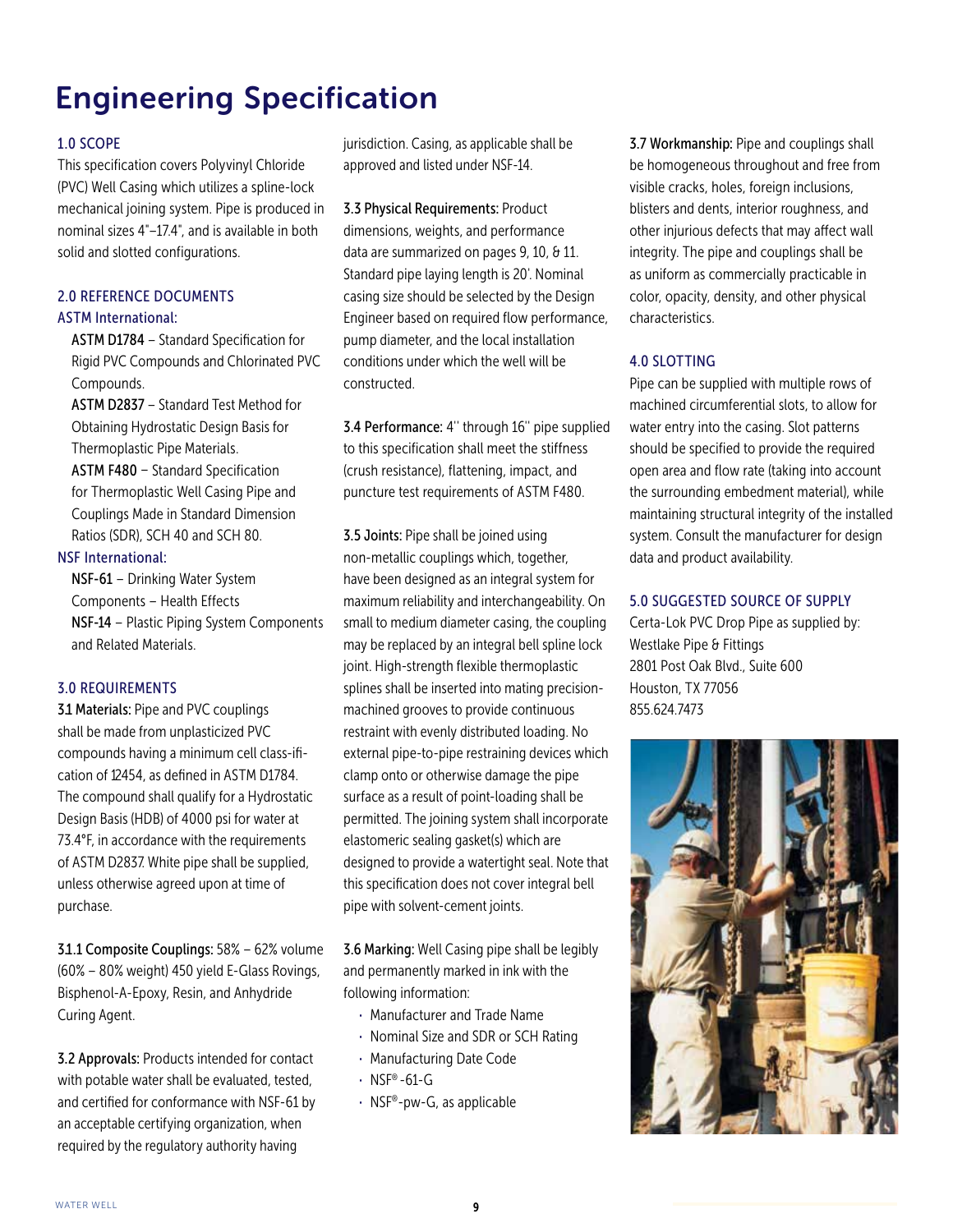## Certa-Lok® Dimensions, Weight & Performance Data

|                   | <b>Certa-Lok Integral Bell</b> |       |       |              |       |       |             |  |  |  |  |
|-------------------|--------------------------------|-------|-------|--------------|-------|-------|-------------|--|--|--|--|
|                   |                                |       |       |              | D     |       | <b>Bell</b> |  |  |  |  |
| Nom. Size         | O.D.                           | X     | W     | Min.<br>Max. | P     | Depth |             |  |  |  |  |
| 4"                | 4.500                          | 1.313 | 0.375 | 0.125        | 0.145 | 0.271 | 3.000       |  |  |  |  |
| 41/2"             | 4.950                          | 3.000 | 0.375 | 0.125        | 0.145 | 0.271 | 4.250       |  |  |  |  |
| 5"                | 5.563                          | 3.000 | 0.375 | 0.125        | 0.145 | 0.271 | 4.250       |  |  |  |  |
| 6"                | 6.625                          | 1.313 | 0.375 | 0.125        | 0.145 | 0.271 | 3.000       |  |  |  |  |
| $61/8$ ", $6.9$ " | 6.900                          | 1.313 | 0.375 | 0.125        | 0.145 | 0.271 | 3.000       |  |  |  |  |
| 8"                | 8.625                          | 3.163 | 0.500 | 0.135        | 0.155 | 0.634 | 5.000       |  |  |  |  |
| 10"               | 10.750                         | 3.500 | 0.500 | 0.205        | 0.225 | 0.634 | 5.300       |  |  |  |  |
| 12"               | 12.750                         | 3.500 | 0.500 | 0.205        | 0.225 | 0.634 | 5.300       |  |  |  |  |

|             | <b>Certa-Lok Coupled Joint</b> |       |       |       |       |       |          |               |  |  |  |
|-------------|--------------------------------|-------|-------|-------|-------|-------|----------|---------------|--|--|--|
| Nom.        | <b>O.D.</b>                    |       | W     | D     |       |       | Coupling |               |  |  |  |
| <b>Size</b> |                                |       |       | Min.  | Max.  |       |          | <b>B.O.D.</b> |  |  |  |
| 14"         | 14.000                         | 3.500 | 0.500 | 0.205 | 0.225 | 0.634 | 12.000   | 16.000        |  |  |  |
| 16"         | 16.000                         | 3.500 | 0.500 | 0.205 | 0.225 | 0.634 | 12.000   | 17.400        |  |  |  |
| 17.4"       | 17.400                         | 3.500 | 0.500 | 0.205 | 0.225 | 0.634 | 12.000   | 18.701        |  |  |  |



|                     | <b>Certa-Lok Integral Bell</b> |                      |           |              |                     |                                |                                           |                   |                                           |                       |  |
|---------------------|--------------------------------|----------------------|-----------|--------------|---------------------|--------------------------------|-------------------------------------------|-------------------|-------------------------------------------|-----------------------|--|
| Nom.<br><b>Size</b> | O.D.                           | <b>Class</b>         | т<br>Min. | I.D.<br>Min. | <b>Bell</b><br>O.D. | Casing<br>Weight<br>(lbs./ft.) | Max.<br><b>Tensile</b><br>Strength (lbs.) | R.H.C.P.<br>(psi) | Max.<br><b>Internal</b><br>Pressure (psi) | Part<br><b>Number</b> |  |
| 4"                  | 4.500                          | <b>SCH 40</b>        | 0.237     | 3.951        | 5.063               | 2.09                           | 4.900                                     | 152               | 115                                       | 34S0400202100F        |  |
| 41/2"               | 4.950                          | <b>SCH 40</b>        | 0.248     | 4.368        | 5.563               | 2.43                           | 4,700                                     | 130               | 130                                       | 34S04502021020        |  |
|                     |                                | <b>SDR17</b>         | 0.291     | 4.272        | 5.625               | 2.82                           | 6,300                                     | 215               | 160                                       | 34D04502021020        |  |
|                     |                                | <b>SDR 21/SCH 40</b> | 0.265     | 4.946        | 6.188               | 2.92                           | 6,300                                     | 111               | 130                                       | 34G05002021020        |  |
| 5"                  | 5.563                          | <b>SDR17</b>         | 0.327     | 4.808        | 6.313               | 3.56                           | 8,500                                     | 215               | 180                                       | 34D05002021020        |  |
|                     |                                | SCH <sub>80</sub>    | 0.375     | 4.700        | 6.438               | 4.05                           | 8,500                                     | 329               | 215                                       | 34T05002021020        |  |
|                     |                                | <b>SCH 40</b>        | 0.280     | 5.970        | 7.313               | 3.68                           | 8,500                                     | 77                | 115                                       | 34S06002021000        |  |
| 6"                  | 6.625                          | <b>SDR 21</b>        | 0.316     | 5.890        | 7.375               | 4.13                           | 8,800                                     | 111               | 150                                       | 34G06002021000        |  |
|                     |                                | <b>SDR17</b>         | 0.390     | 5.724        | 7.500               | 5.04                           | 10,000                                    | 215               | 200                                       | 34D06002021000        |  |
| 61/8"               | 6.900                          | <b>SDR 21</b>        | 0.329     | 6.137        | 7.688               | 4.47                           | 7,400                                     | 111               | 160                                       | 34G06902021000        |  |
| 6.9"                | 6.900                          | <b>SDR17</b>         | 0.406     | 5.965        | 7.688               | 5.44                           | 9,400                                     | 215               | 200                                       | 34D06902021000        |  |
| 8"                  | 8.625                          | <b>SDR17</b>         | 0.508     | 7.450        | 9.625               | 8.59                           | 17,000                                    | 215               | 140                                       | 34D08002021000        |  |
| 10"                 | 10.750                         | <b>SDR17</b>         | 0.632     | 9.294        | 12.188              | 13.40                          | 24,200                                    | 215               | 160                                       | 34D10002021000        |  |
| 12"                 | 12.750                         | <b>SDR17</b>         | 0.750     | 11.020       | 14.250              | 18.79                          | 29,000                                    | 215               | 200                                       | 34D12002021000        |  |
| 17.4                | 17.400                         | <b>SDR17</b>         | 1.024     | 15.021       | 19.456              | 34.16                          | 37.000                                    | 215               | 125                                       | 34D17402021000        |  |

*Max tensile strengths are applicable to both solid wall and slotted Certa-Lok casing and joints.*

|              | <b>Certa-Lok Coupled (Includes Casing and Coupling)</b> |               |        |           |                                  |                                          |                 |                          |                                 |                       |  |
|--------------|---------------------------------------------------------|---------------|--------|-----------|----------------------------------|------------------------------------------|-----------------|--------------------------|---------------------------------|-----------------------|--|
| Nom.<br>Size | O.D.                                                    | Class         | T Min. | I.D. Min. | Coupling<br><b>Weight (lbs.)</b> | Casing Weight Max. Tensile<br>(lbs./ft.) | Strength (lbs.) | <b>R.H.C.P.</b><br>(psi) | Max. Internal<br>Pressure (psi) | Part<br><b>Number</b> |  |
| 14"          | 14.000                                                  | <b>SDR17</b>  | 0.824  | 12.071    | 22.15                            | 22.09                                    | 36.440          | 215                      | 150                             | 34D14002031000        |  |
| 16"          | 16.000                                                  | <b>SDR 26</b> | 0.616  | 14.535    | 34.40                            | 19.31                                    | 35.200          | 58                       | 150                             | 34116002031000        |  |
|              |                                                         | <b>SDR17</b>  | 0.941  | 13.807    | 34.40                            | 28.86                                    | 35,200          | 215                      | 150                             | 34D16002031000        |  |

FG = FIBERGLASS COUPLING PVC = PVC COUPLING

R.H.C.P. = RESISTANCE TO HYDRAULIC COLLAPSE PRESSURE (PREDICTED FAILURE POINT AT ROOM TEMPERATURE – NO SAFETY FACTOR INCLUDED). SEE BROCHURE ON THE SELECTION OF PVC WELL CASING BASED ON HYDRAULIC COLLAPSE CONSIDERATIONS, FOR ADDITIONAL DETAILS.

*Note 1:Dimensions in all tables are in inches. All dimensions and weights are subject to manufacturing tolerances. Note 2: Standard setting length = 20'.*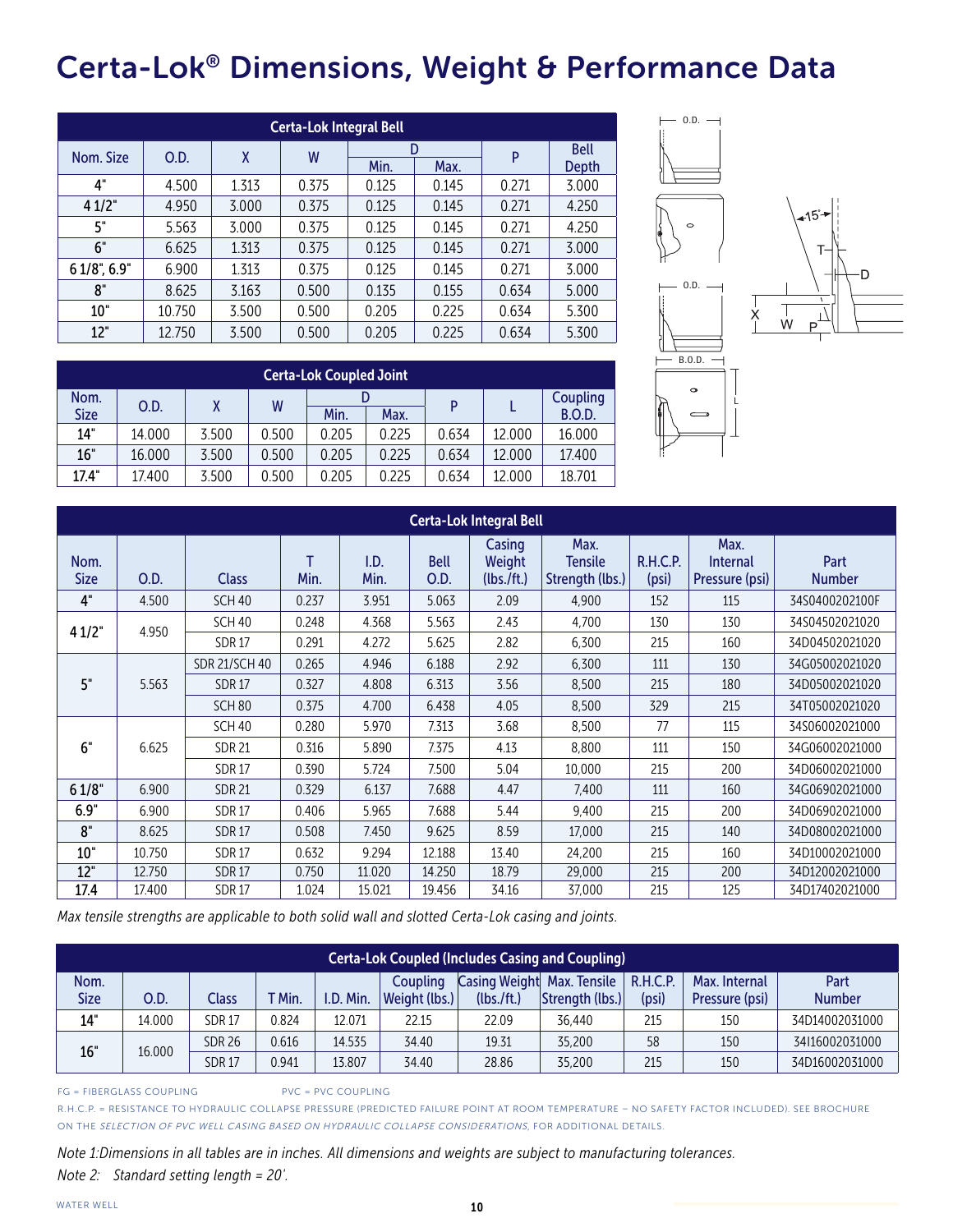### Certa-Lok® Accessories

#### **COUPLING** Certa-Lok Female x Certa-Lok Female Includes Gaskets and Splines

| Nom. Size          | <b>Part Number</b> | L     | <b>B.O.D.</b> |
|--------------------|--------------------|-------|---------------|
| 4"                 | 82157707032        | 6.00  | 4.950         |
| 4 1/2"             | 82157707179        | 8.25  | 5.563         |
| 5"                 | 82157717178        | 8.25  | 6.180         |
| 6"                 | 82157707063        | 6.00  | 7.600         |
| 6 1/8", 6.9"       | 82157707278        | 7.00  | 7.840         |
| 6 1/8", 6.9" x 6"1 | 82157707285        | 7.00  | 7.840         |
| 8"                 | 82157707087        | 10.00 | 9.854         |
| 10"                | 82157707124        | 12.00 | 12.438        |
| 12"                | 82157707094        | 12.00 | 14.000        |
| 14"                | 82157707100        | 12.00 | 16.000        |
| 16"                | 82157707117        | 12.00 | 17.400        |
| 17.4"              | 82157707193        | 12.00 | 18.701        |
| 24" FG             | 82157741289        | 13.00 | 25.375        |

*1 Reducing*



#### REDUCER BUSHING Certa-Lok Male x Certa-Lok Female Includes Gasket and Spline

| Nom. Size   | <b>Part Number</b> |       | <b>B.O.D.</b> |
|-------------|--------------------|-------|---------------|
| 8"X6"       | 82157712258        | 825   | 8.625         |
| 10" X 8"    | 82157712272        | 10.00 | 10.750        |
| 12" X 10"   | 82157712296        | 12.00 | 12.750        |
| 14" X 12"   | 82157712302        | 12.00 | 14.000        |
| 16" X 14"   | 82157712326        | 12.00 | 16.000        |
| 17.4" X 16" | 82157712319        | 12.00 | 17.400        |



|                     |                |    | <b>Spline (Nylon)</b> |                |      | O-Ring       |                 |
|---------------------|----------------|----|-----------------------|----------------|------|--------------|-----------------|
| Nom.<br><b>Size</b> | Part<br>Number | L  | Size                  | Part<br>Number | C/S  | Color        | <b>Material</b> |
| 4"                  | S4518RN0       | 18 | .250 RND              | OR040YMNN      | .210 | Brown        | <b>NBR</b>      |
| 41/2"               | S4518RN0       | 18 | .250 RND              | OR045IBON      | .210 | <b>Brown</b> | <b>NBR</b>      |
| 5"                  | S4518RN0       | 18 | .250 RND              | OR050IBON      | .210 | Brown        | <b>NBR</b>      |
| 6"                  | S0624RN0       | 24 | .250 RND              | OR060IBON      | .210 | <b>Brown</b> | <b>NBR</b>      |
| $61/8$ ",<br>6.9"   | S0624RN0       | 24 | .250 RND              | OR069IBON      | .210 | <b>Brown</b> | <b>NBR</b>      |
| 8"                  | S0832SN0       | 32 | .313 SQR              | OR080YMNI      | .375 | Blue         | <b>NBR</b>      |
| 10"                 | S1039SN0       | 39 | .375 SQR              | OR100WCOI      | .375 | Green        | IR/SBR          |
| 12"                 | S1246SN0       | 46 | .375 SQR              | OR120WCOI      | .375 | Green        | IR/SBR          |
| 14"                 | S1448SN0       | 48 | .375 SQR              | OR140WCOI      | .375 | Green        | IR/SBR          |
| 16"                 | S1653SN0       | 53 | .375 SQR              | OR160WCOI      | .375 | Green        | IR/SBR          |
| 17.4"               | S1760SN0       | 60 | .375 SQR              | OR174WCOI      | .407 | Green        | IR/SBR          |

*C/S = O-Ring Cross-Section Diameter* 

#### CERTA-LOK x SOLVENT WELD ADAPTER Certa-Lok Female x Solvent Weld Female Includes Gasket and Spline

| Nom. Size          | <b>Part Number</b> |       | <b>B.O.D.</b> |
|--------------------|--------------------|-------|---------------|
| 4"                 | 82157717031        | 6.00  | 4.950         |
| 41/2"              | 82157717161        | 8.25  | 5.563         |
| 5"                 | 82157717185        | 8.25  | 6.180         |
| 6"                 | 82157717062        | 6.00  | 7.600         |
| $61/8$ ", $6.9$ "  | 82157717130        | 7.00  | 7.840         |
| 6 1/8", 6.9" x 6"1 | 82157717147        | 7.00  | 7.840         |
| ጸ"                 | 82157717079        | 10.00 | 9.854         |
| 10"                | 82157717109        | 12.00 | 12.438        |
| 12"                | 82157717116        | 12.00 | 14.000        |

*1 Reducing*



#### THREADED ADAPTER Certa-Lok Female x Female NPT Includes Gasket and Spline

| Nom. Size        | <b>Female</b><br><b>Thread Size</b> | <b>Part Number</b> |       | <b>B.O.D.</b> |
|------------------|-------------------------------------|--------------------|-------|---------------|
| 4"               | 4"                                  | 82157810770        | 6.00  | 5.470         |
| 41/2"            | 4"                                  | 82157810909        | 8.25  | 5.563         |
| 5"               | 5"                                  | 82157810916        | 8.25  | 6.180         |
| 6"               | 6"                                  | 82157810800        | 6.63  | 7.600         |
| $61/8$ ", $6.9"$ | 6"                                  | 82157810862        | 6.63  | 7.840         |
| 8"               | 8"                                  | 82157810824        | 10.00 | 9.854         |
| 10"              | 10"                                 | 82157810848        | 12.35 | 12.438        |
| 12"              | 12"                                 | 82157810855        | 12.23 | 14.000        |



#### CASING & SCREEN CAP Certa-Lok Female Includes Spline

| Nom. Size         | <b>Part Number</b> | L    | <b>B.O.D.</b> |  |  |
|-------------------|--------------------|------|---------------|--|--|
| 4"                | 82157810619        | 4.00 | 4.950         |  |  |
| 41/2"             | 82157810923        | 4.00 | 5.563         |  |  |
| 5"                | 82157810930        | 4.00 | 6.180         |  |  |
| 6"                | 82157810640        | 4.25 | 7.600         |  |  |
| $61/8$ ", $6.9$ " | 82157810602        | 4.25 | 7.600         |  |  |
| 8"                | 82157810664        | 4.50 | 9.854         |  |  |
| 10"               | 82157810688        | 5.00 | 11.600        |  |  |
| 12"               | 82157810695        | 5.00 | 14.000        |  |  |
| 14"               | 82157810701        | 5.00 | 15.300        |  |  |
| 16"               | 82157810718        | 5.25 | 17.400        |  |  |
| 17.4"             | 82157810725        | 5.50 | 18.700        |  |  |

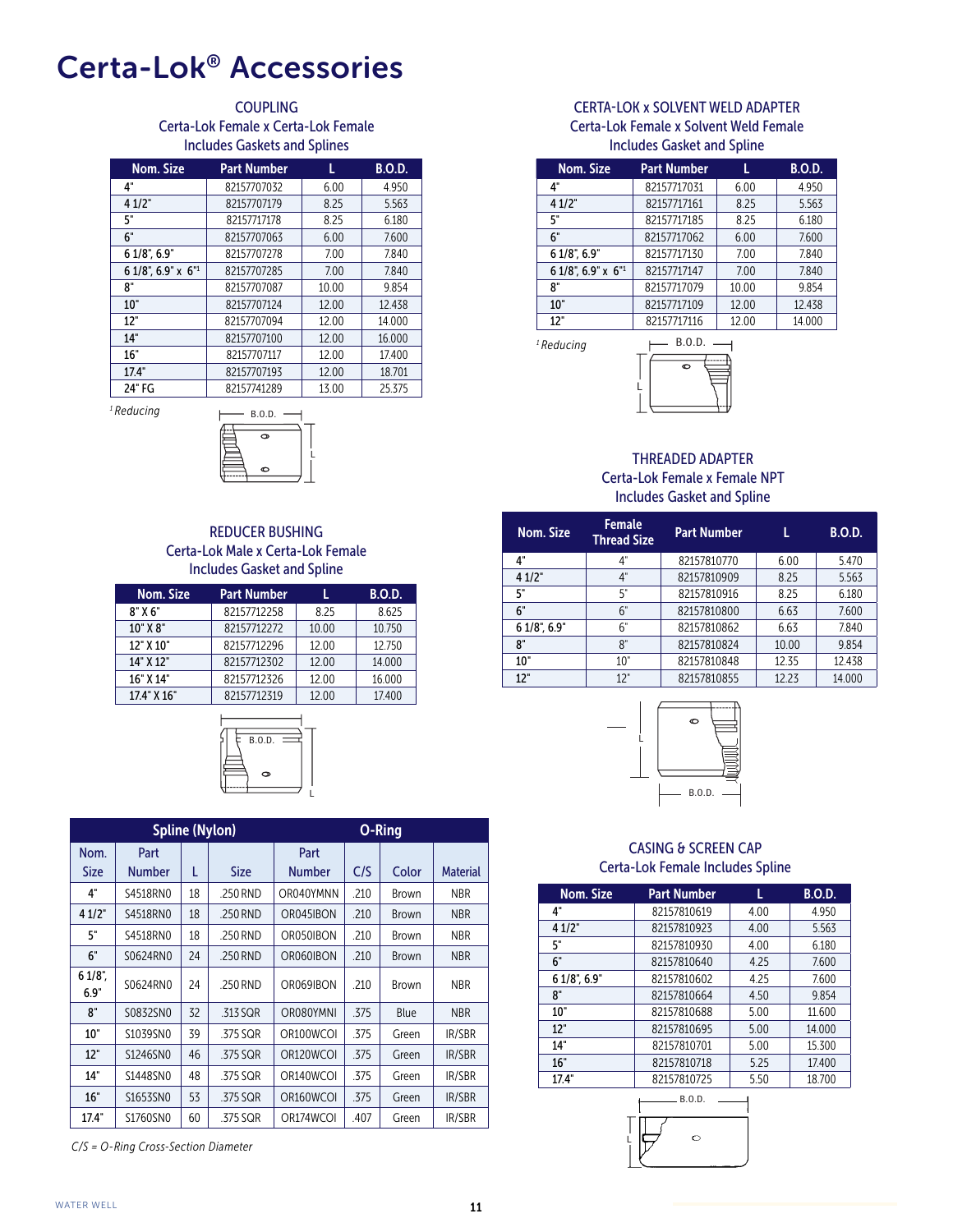## Sure-Fit® & Certa-Lok® Slotted PVC Well Casing

Westlake Pipe & Fittings – the name that contractors have come to associate with the industry's broadest line of high-quality PVC well products – is also the industry leader in high performance slotted well casing. Using new manufacturing technology, slotted casing can now be produced with open areas and efficiencies that rival those of other screens, often at a fraction of the cost. Combine PVC screens with PVC well casing for the ultimate corrosion-resistant, low-maintenance water well!

### A Size and Joining System for Every Application

Slotted casing can be produced in sizes from 2" up to 17.4" O.D., in a variety of wall thicknesses and strengths to suit virtually all applications:

- · Domestic
- · Irrigation
- · Municipal
- · Aquifer Storage and Recovery
- · Environmental

Westlake Pipe & Fittings also offers a choice of joining systems: traditional Sure-Fit™ solvent-weld or the contractor-proven, all-weather Certa-Lok® mechanical joint.

### Slot Width Selection

A wide selection of precision-machined factory slot designs (.010"-.125") with closely spaced inlet openings provides for uniform development over the length of the screen and proper stabilization of the gravel pack.

### Long Life

Well rehabilitation costs are minimized, as PVC screens are inherently more resistant than conventional steel products to clogging and encrustation. PVC also outperforms stainless steel in highly corrosive environments, at a fraction of the cost. All screens are manufactured from PVC casing that is listed by NSF International as safe for use with potable water.

### Single Source for All Your Well Product Needs

No more unloading, local-machining, and repackaging required. With Westlake Pipe & Fittings, the industry's best slotted casing is shipped ready to use – no field fabrication required – along with your other PVC well product needs, including solid casing, drop pipe for submersible pumps, and a variety of fittings.



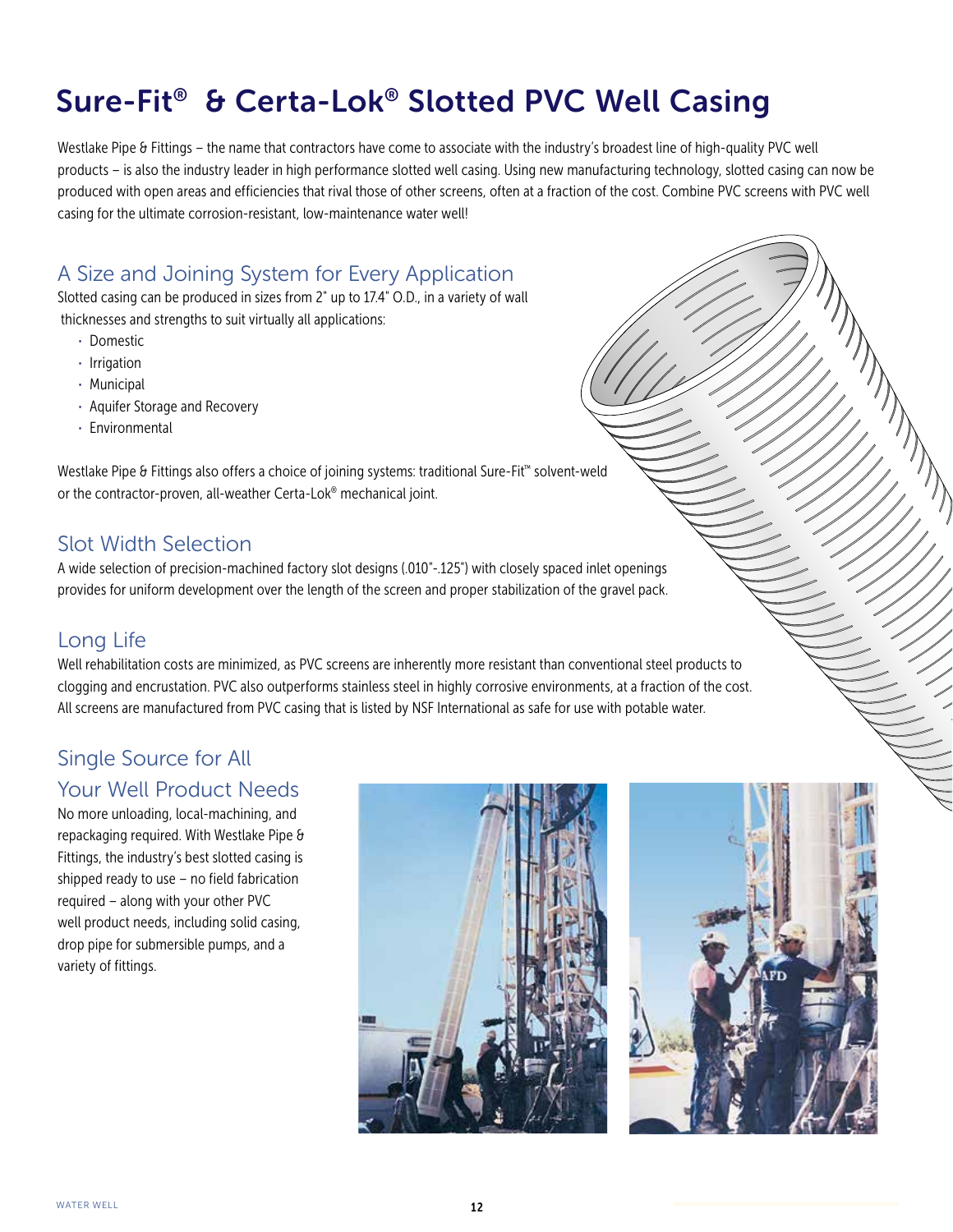## Sure-Fit® & Certa-Lok® Underdrain Pipe

Slotted PVC well casing is also ideal for use as underdrain pipe. Applications include, but are not limited to:

- · Leachate collection systems for solid waste landfills
- · Drainage and dewatering applications
- · Mining heap leach projects

PVC underdrain pipe is supplied with precision-machined slots, which provide greater intake capacity and continuous, clog-resistant drainage of fluids, as compared to standard round-hole perforated pipe. Slotted underdrain reduces



entrance velocity into the pipe, thereby reducing the possibility that solids will be carried into the system. Slot rows can generally be positioned symmetrically or asymmetrically around the pipe circumference, depending upon the application. Outside diameters are generally the same for PVC and non-corrugated polyethylene (HDPE) pipe. However, the HDPE pipe must be extruded with a thicker wall (and therefore a reduced cross-sectional flow area) to obtain a comparable stiffness rating.

### Calculating Flow in Gravel-Packed Well

Use this formula along with the outside diameter open area information from the tables to calculate the estimated flow rate per foot of slotted casing:

Flow Rating  $\left(\frac{gpm}{ft\ of\ screen}\right) = 3.12 \times A_{open} \times F_{blockage} \times V_{flow}$ 

 ${\sf A}_{_{\sf open}}$  = O.D. Open area of screen from tables, in<sup>2</sup>/ft.

 $F<sub>blockane</sub> = 0.5$  for gravel-packed well, 1.0 for fully open flow.

 $V_{flow}$  = Water flow velocity at entrance to screen slots, ft/s. Generally 0.1 ft/s.

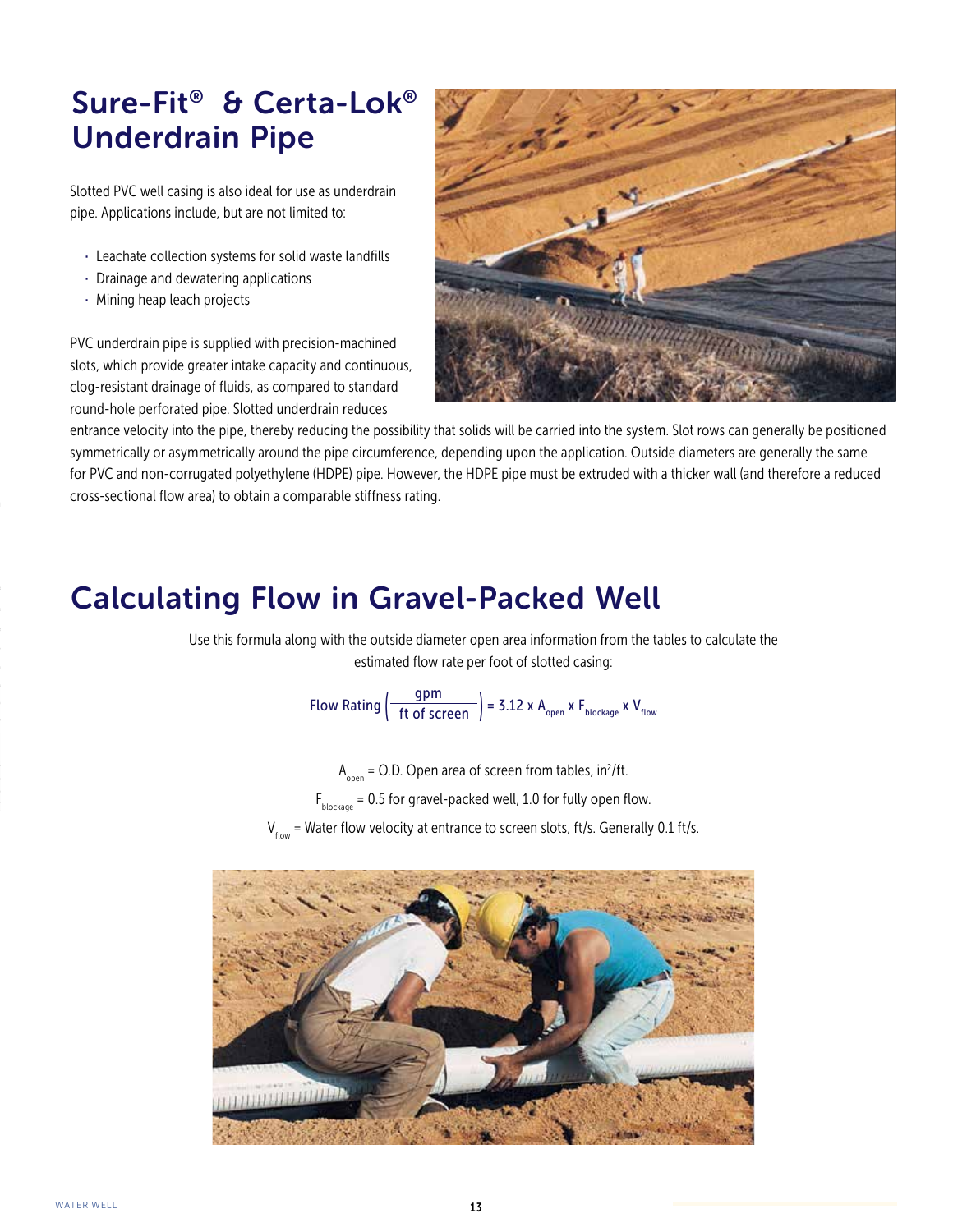## Slotted PVC Well Casing & Underdrain Pipe Specifications

This chart illustrates standard manufacturing capabilities only. Not all products shown are routinely stocked – call for availability. Slot configurations not included on this chart are covered under Westlake Pipe & Fittings' non-standard product warranty. Westlake Pipe & Fittings can supply a detailed Engineering Specification for any of the products shown, or for special made-to-order products.

|             | 1/8" SLOT SPACING |                  |                |                     |                                                          |      |       |                                |      |       |       |      |  |  |
|-------------|-------------------|------------------|----------------|---------------------|----------------------------------------------------------|------|-------|--------------------------------|------|-------|-------|------|--|--|
|             |                   |                  |                |                     | O.D. Open Area (in <sup>2</sup> /foot of Slotted Casing) |      |       |                                |      |       |       |      |  |  |
| Nom.        |                   | Number of        |                | <b>Joint</b>        |                                                          |      |       | Slot Width @ 1/8" Slot Spacing |      |       |       |      |  |  |
| <b>Size</b> | OD.               | <b>Slot Rows</b> | <b>Class</b>   | <b>Availability</b> | 0.008                                                    | 0.01 | 0.013 | 0.016                          | 0.02 | 0.025 | 0.032 | 0.04 |  |  |
| 2"          | 2.375"            | 4                | Sch. 40        | <b>SW</b>           | 3.7                                                      | 4.6  | 5.9   | 7.0                            | 9.3  |       |       |      |  |  |
| 4"          | 4.5               |                  |                | <b>SW</b>           |                                                          | 5.9  | 7.4   | 9.0                            | 14.8 |       |       |      |  |  |
|             |                   | 6                | Sch. 40        |                     |                                                          | 8.8  | 11.2  | 13.5                           | 16.4 |       |       |      |  |  |
|             |                   | 4                | SDR 21/Sch. 40 |                     |                                                          |      | 8.5   | 10.3                           | 18.7 | 22.6  | 23.0  | 27.4 |  |  |
| 5"          | 5.563             | b                |                | <b>SW</b>           |                                                          | 10.0 | 12.8  | 15.4                           |      |       |       |      |  |  |
|             |                   | 6                | <b>SDR17</b>   |                     |                                                          |      |       |                                |      |       |       |      |  |  |

|                     |       |              |                                    |                           |                          |                  |            | 1/4" SLOT SPACING |                                  |            |                           |                              |                                                          |                                    |       |       |              |
|---------------------|-------|--------------|------------------------------------|---------------------------|--------------------------|------------------|------------|-------------------|----------------------------------|------------|---------------------------|------------------------------|----------------------------------------------------------|------------------------------------|-------|-------|--------------|
|                     |       |              | Num-                               |                           |                          |                  |            |                   |                                  |            |                           |                              | O.D. Open Area (in <sup>2</sup> /foot of Slotted Casing) |                                    |       |       |              |
|                     |       |              | ber of                             |                           |                          |                  |            |                   |                                  |            | Slot Width @ 1/4" Spacing |                              |                                                          |                                    |       |       |              |
| Nom.<br><b>Size</b> | OD    |              | Slot                               |                           | <b>Joint</b>             | 0.008            | 0.010      | 0.013             | 0.016                            | 0.020      | 0.025                     | 0.032                        | 0.040                                                    | 0.050                              | 0.085 | 0.100 | 0.125        |
|                     |       | Length       | <b>Rows</b>                        | <b>Class</b>              | Availability             |                  |            |                   |                                  |            |                           |                              |                                                          |                                    |       |       |              |
| 2"                  | 2.375 | 10'<br>20'   | $\overline{4}$                     | Sch. 40                   | SW                       | 1.8              | 2.2        | 2.9               | 3.5                              | 4.3        |                           |                              |                                                          |                                    |       |       |              |
| 5"                  | 3.500 | $20^{\circ}$ |                                    | Sch. 40                   | <b>SW</b>                |                  | 2.4<br>2.6 | 3.1<br>3.4        | 3.7                              | 4.6<br>5.0 | 5.6<br>6.2                | 7.0<br>7.7                   |                                                          |                                    |       |       |              |
|                     |       |              | $\overline{4}$                     |                           |                          | 1.9              | 2.8        | 3.7               | 4.1                              |            | 9.1                       | 11.4                         |                                                          |                                    |       |       |              |
|                     |       | 10'          | $\overline{4}$<br>$\boldsymbol{6}$ |                           | SW<br><b>SW</b>          |                  | 4.3        | 5.5               | 4.5<br>6.7                       | 7.4        |                           |                              |                                                          |                                    |       |       |              |
|                     |       |              |                                    |                           |                          |                  |            |                   |                                  |            |                           |                              |                                                          |                                    |       |       |              |
| 4"                  |       |              | $6\,$                              | Sch. 40                   | <b>SW</b>                | 3.7              | 4.6        | 5.9               | $7.1\,$                          |            |                           |                              |                                                          |                                    |       |       |              |
|                     | 4.500 | 20'          | $\overline{4}$                     |                           | SW, CLIC,<br><b>CLIB</b> | 2.5<br>(SW only) | 3.0        | 3.9               | 4.8<br>(SW only)                 | 8.0<br>9.7 | 12.2                      | 14.8<br>(CLIB/<br>CLIC only) | 17.9<br>(SW only)                                        |                                    |       |       |              |
|                     |       |              | 4                                  | SDR 21,                   | SW                       |                  |            | 3.9<br>(SDR21)    | 4.8                              |            |                           | 12.2<br>(SDR21)              | 14.8                                                     |                                    |       |       |              |
|                     |       |              | 6                                  | <b>SDR 26</b>             |                          |                  |            |                   | 7.1                              |            |                           |                              |                                                          |                                    |       |       |              |
|                     |       |              | 6                                  | Sch. 40                   | <b>SW</b>                |                  |            | 6.7               | 8.2                              |            |                           |                              | 25.7                                                     |                                    |       |       |              |
|                     |       |              | 4                                  |                           | SW, CLIB,<br><b>CLIC</b> |                  |            | 4.5               | 5.4                              |            | 11.3<br>(SW)              |                              | 17.1<br>(SW)                                             |                                    |       |       |              |
| 41/2"               | 4.950 | $20^{\circ}$ | 4                                  | <b>SDR17</b>              | SW, CLIB,<br><b>CLIC</b> |                  |            |                   |                                  | 9.2        | 11.3                      | 14.1                         | 17.1                                                     | 20.7<br>(CLIB<br>$6$ CLIC<br>Only) |       |       |              |
|                     |       |              | 4                                  | <b>SDR 26</b>             | SW                       |                  |            |                   |                                  |            |                           |                              |                                                          |                                    |       |       |              |
|                     |       |              | $\overline{c}$                     |                           |                          |                  |            | 2.2               |                                  | 4.6        | 5.6                       | 7.0                          |                                                          |                                    |       |       |              |
|                     |       |              | $\overline{4}$                     | Sch. 80                   | CLIB, CLIC               |                  |            |                   |                                  | 10.0       | 12.3                      | 15.4                         | 18.7                                                     |                                    |       |       |              |
|                     |       |              | $6\,$                              |                           | <b>SW</b>                |                  |            | 6.7               | 8.2                              |            |                           |                              | 28.0                                                     |                                    |       |       |              |
|                     |       |              | $\overline{4}$                     | <b>SDR17</b>              | SW, CLIB,<br><b>CLIC</b> |                  |            | 4.5               | 5.4<br>(CLIB,CLIC)               | 10.0       | 12.3                      |                              |                                                          |                                    |       |       | 45.2<br>(SW) |
| 5"                  | 5.563 | 20'          | $\overline{4}$                     | <b>SDR 21/</b><br>Sch. 40 | SW, CLIB,<br><b>CLIC</b> |                  |            | 4.5<br>(SW,CLIC)  | 8.2 (SW),<br>5.4 (CLIC,<br>CLIC) |            | 12.3<br>(SW)              | 15.4                         | 18.7                                                     | 22.6                               |       |       |              |
|                     |       |              | 6                                  |                           | SW                       |                  | 5.2        | 6.7               |                                  | 15.1       |                           |                              |                                                          |                                    |       |       |              |
|                     |       |              | $6\,$                              | <b>SDR 26</b>             | SW                       |                  |            |                   | 8.2                              |            |                           | 19.2                         |                                                          |                                    |       |       |              |
|                     |       |              | $\overline{4}$                     |                           |                          |                  |            |                   |                                  | 10.0       | 12.3                      | 15.4                         |                                                          |                                    |       |       |              |

Key: SW = Sure-Fit Solvent Weld Belled End CL = Certa-Lok Restrained Joint (w/ coupling)

CLIB = Certa-Lok Restrained Joint Integral Bell CLIC = Certa-Lok Restrained Joint Integral Bell (w/ CLIC spline)

*Notes: 1. All dimensions are in inches unless otherwise specified. 2. Specifications subject to change. Standard manufacturing tolerances apply.*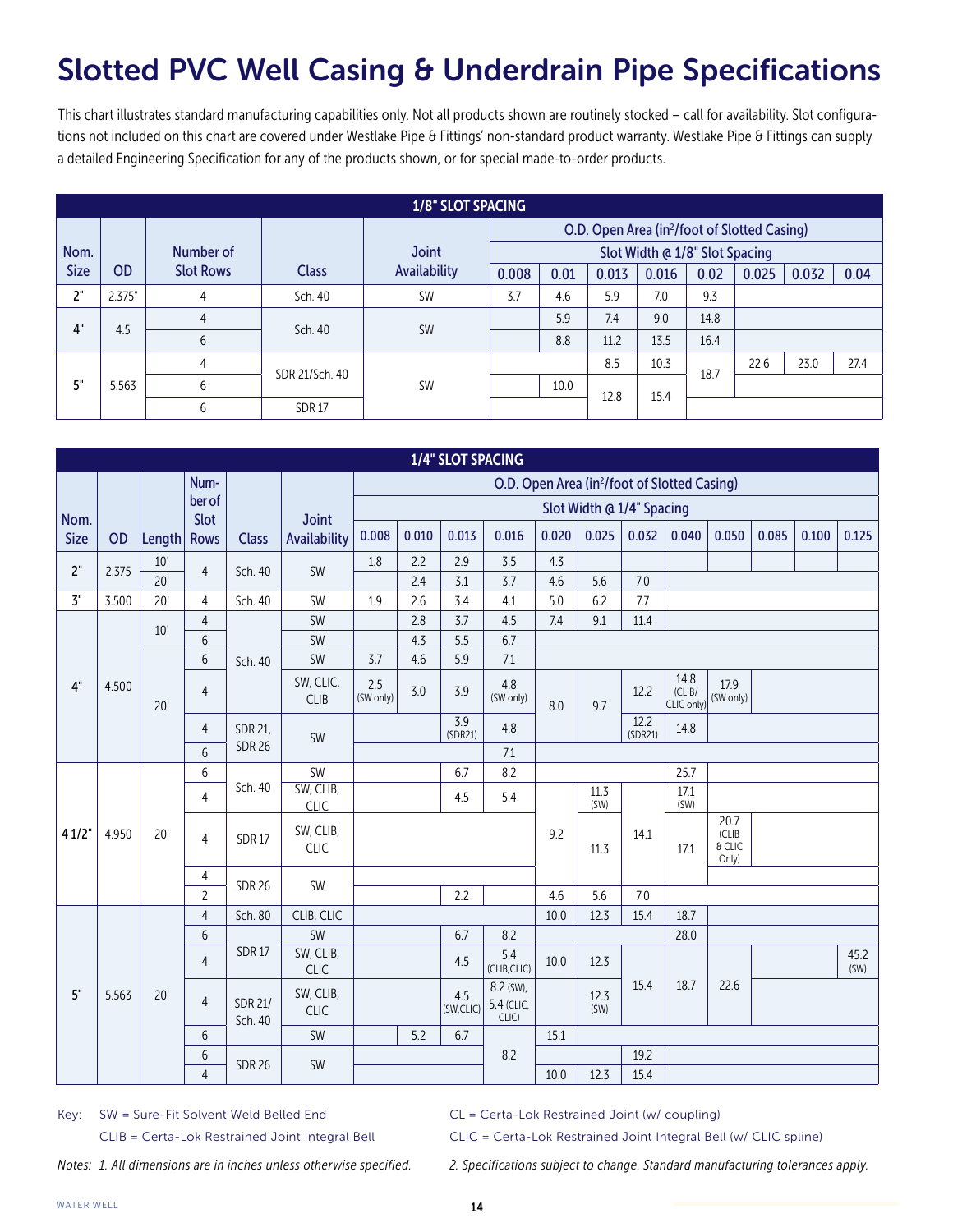|             |        |              |                |                 |                          |       |       |       | 1/4" SLOT SPACING (continued) |                                                          |       |                           |       |              |                |       |       |
|-------------|--------|--------------|----------------|-----------------|--------------------------|-------|-------|-------|-------------------------------|----------------------------------------------------------|-------|---------------------------|-------|--------------|----------------|-------|-------|
|             |        |              | <b>Number</b>  |                 |                          |       |       |       |                               | O.D. Open Area (in <sup>2</sup> /foot of Slotted Casing) |       |                           |       |              |                |       |       |
| Nom.        |        |              | of Slot        |                 | <b>Joint</b>             |       |       |       |                               |                                                          |       | Slot Width @ 1/4" Spacing |       |              |                |       |       |
| <b>Size</b> | OD     | Length       | <b>Rows</b>    | <b>Class</b>    | Availability             | 0.008 | 0.010 | 0.013 | 0.016                         | 0.020                                                    | 0.025 | 0.032                     | 0.040 | 0.050        | 0.085          | 0.100 | 0.125 |
|             |        |              |                | <b>SDR17</b>    | SW, CLIB, CLIC           |       |       |       |                               | 12.6                                                     | 15.4  |                           |       |              |                |       |       |
|             |        |              |                | <b>SDR 21</b>   | SW, CLIB,                |       |       |       |                               | 12.6 (SW)                                                | 15.4  |                           |       | 28.2         |                |       |       |
| 6"          | 6.625  | 20'          | 6              |                 | <b>CLIC</b><br>SW, CLIB, |       |       |       |                               |                                                          | (SW)  | 19.2                      | 23.4  | 28.2         |                |       |       |
|             |        |              |                | Sch. 40         | <b>CLIC</b>              |       |       |       |                               | 12.6                                                     |       |                           |       | (SW)         |                |       |       |
|             |        |              |                | <b>SDR 26</b>   | SW                       |       |       |       |                               |                                                          | 15.4  |                           |       |              |                |       |       |
|             |        |              | $\overline{4}$ | <b>SDR17</b>    | SW                       |       |       |       |                               |                                                          | 10.3  | 12.8                      | 15.6  |              |                |       |       |
|             |        |              |                |                 | SW, CLIB, CLIC           |       |       |       |                               | 12.6                                                     |       |                           |       |              |                |       |       |
| 6.9"        | 6.900  | 20'          | 6              | <b>SDR 21</b>   | SW, CLIB,<br><b>CLIC</b> |       |       |       |                               | 12.6 (SW)                                                | 15.4  | 19.2                      | 23.4  | 28.2<br>(SW) |                |       |       |
|             |        |              |                | <b>SDR 27.6</b> | <b>SW</b>                |       |       |       |                               | 12.6                                                     |       |                           |       |              |                |       |       |
|             |        |              |                | <b>SDR17</b>    | CLIB & CLIC              |       |       |       |                               |                                                          |       |                           |       |              |                |       | 78.4  |
| 8"          | 8.625  | $20^{\circ}$ | 6              | <b>SDR 21</b>   | SW                       |       |       |       |                               | 17.4                                                     | 21.4  | 26.7                      | 32.4  | 39.2         |                |       |       |
|             |        |              |                | <b>SDR 26</b>   | SW                       |       |       |       |                               | 14.9                                                     |       |                           |       |              | 59.6           |       |       |
|             |        |              |                |                 | CL                       |       |       |       |                               |                                                          | 23.0  | 28.8                      | 34.9  | 42.2         | 64.2           |       |       |
|             |        |              |                | <b>SDR17</b>    | CLIB & CLIC              |       |       |       |                               |                                                          |       |                           |       |              |                |       |       |
| 10"         | 10.750 | 20'          | 6              | <b>SDR 21</b>   | SW                       |       |       |       |                               |                                                          | 23.7  | 29.5                      | 35.9  | 43.4         | 66.0           |       |       |
|             |        |              |                | <b>SDR 26</b>   | <b>SW</b>                |       |       |       |                               | 19.3                                                     |       |                           |       |              |                |       |       |
|             |        |              |                | <b>SDR17</b>    | CL                       |       |       |       |                               |                                                          |       | 38.3                      | 46.6  | 56.3         | 85.6           |       |       |
|             |        | 20'          |                |                 | CLIB & CLIC              |       |       |       |                               |                                                          |       | 39.4                      | 47.9  | 57.8         | 88.0           |       |       |
| 12"         | 12.750 |              | 8              | Sch. 40         | <b>SW</b>                |       |       |       |                               |                                                          |       | 37.2                      |       | 54.7         | 83.3           | 93.8  |       |
|             |        | 18'8''       |                |                 | SW                       |       |       |       |                               |                                                          |       |                           |       | 55.1         |                |       |       |
|             |        | $20^{\circ}$ |                | <b>SDR 21</b>   | SW                       |       |       |       |                               |                                                          |       | 39.4                      | 47.9  | 57.8         | 88.0           |       |       |
|             |        |              |                | <b>SDR 26</b>   | SW                       |       |       |       |                               |                                                          | 31.5  |                           |       |              |                |       |       |
|             |        |              |                | <b>SDR17</b>    | CL                       |       |       |       |                               |                                                          |       | 42.1                      | 51.1  | 61.7         |                |       |       |
| 14"         | 14.000 | 20'          | 8              |                 | CLIB & CLIC              |       |       |       |                               |                                                          |       | 43.2                      | 52.5  | 63.4         |                |       |       |
|             |        |              |                | Sch. 40         | SW                       |       |       |       |                               |                                                          |       | 40.7                      |       | 59.7         | 90.8           |       | 119.4 |
|             |        |              | 8              | <b>SDR17</b>    | CL                       |       |       |       |                               |                                                          |       | 44.5                      | 54.1  | 65.3         | 105.0          |       |       |
|             |        |              |                |                 | CLIB & CLIC              |       |       |       |                               |                                                          |       | 45.7                      | 55.6  | 67.1         | 102.2          |       |       |
| 16"         | 16.000 | 20'          |                | Sch. 40         | SW                       |       |       |       |                               |                                                          |       | 47.6                      | 57.9  | 69.9         | 106.5          |       | 139.9 |
|             |        |              | 10             |                 | <b>SW</b>                |       |       |       |                               |                                                          |       |                           |       |              |                |       |       |
|             |        |              |                | <b>SDR 26</b>   | CLIB & CLIC              |       |       |       |                               |                                                          |       |                           |       |              | 106.5          |       | 139.9 |
|             |        |              |                |                 | CL                       |       |       |       |                               |                                                          |       | 45.7                      | 55.6  | 74.6         | 103.6<br>113.6 |       | 136.2 |
| 17.4"       | 17.400 | 20'          | 8              | <b>SDR17</b>    | CLIB & CLIC<br>CL        |       |       |       |                               |                                                          |       | 44.5                      |       |              |                |       |       |
|             |        |              |                |                 |                          |       |       |       |                               |                                                          |       | 54.1                      | 72.6  | 110.5        |                |       |       |

|             | 1/2" SLOT SPACING |              |                  |               |                     |                                                          |        |                           |        |  |  |  |  |  |
|-------------|-------------------|--------------|------------------|---------------|---------------------|----------------------------------------------------------|--------|---------------------------|--------|--|--|--|--|--|
|             |                   |              |                  |               |                     | O.D. Open Area (in <sup>2</sup> /foot of Slotted Casing) |        |                           |        |  |  |  |  |  |
| Nom.        |                   |              | Number of        |               | <b>Joint</b>        |                                                          |        | Slot Width @ 1/2" Spacing |        |  |  |  |  |  |
| <b>Size</b> | <b>OD</b>         | Length       | <b>Slot Rows</b> | <b>Class</b>  | <b>Availability</b> | 0.032"                                                   | 0.050" | 0.085"                    | 0.125" |  |  |  |  |  |
| 4.5"        | 4.950"            | 20'          | ำ                | <b>SDR17</b>  | CLIB & CLIC         | 3.7                                                      | 5.6    |                           |        |  |  |  |  |  |
| 12"         |                   |              |                  |               | <b>CLIB</b>         |                                                          |        |                           | 69.4   |  |  |  |  |  |
|             | 12.750"           | 20'          | 8                | <b>SDR17</b>  | <b>CL</b>           |                                                          | 67.4   |                           |        |  |  |  |  |  |
| 16"         | 16.000"           | $20^{\circ}$ | 10               | <b>SDR 26</b> | <b>SW</b>           |                                                          |        | 59.3                      |        |  |  |  |  |  |
|             |                   | 20'          | 8                | <b>SDR17</b>  | <b>CLIC</b>         |                                                          | 80.6   |                           |        |  |  |  |  |  |
| 17.4"       | 17.400"           |              |                  |               | $CL$ & $CLIB$       |                                                          |        |                           | 78.3   |  |  |  |  |  |

Key: SW = Sure-Fit Solvent Weld Belled End CL = Certa-Lok Restrained Joint (w/ coupling)

CLIB = Certa-Lok Restrained Joint Integral Bell CLIC = Certa-Lok Restrained Joint Integral Bell (w/ CLIC spline)

*Notes: 1. All dimensions are in inches unless otherwise specified. 2. Specifications subject to change. Standard manufacturing tolerances apply.*